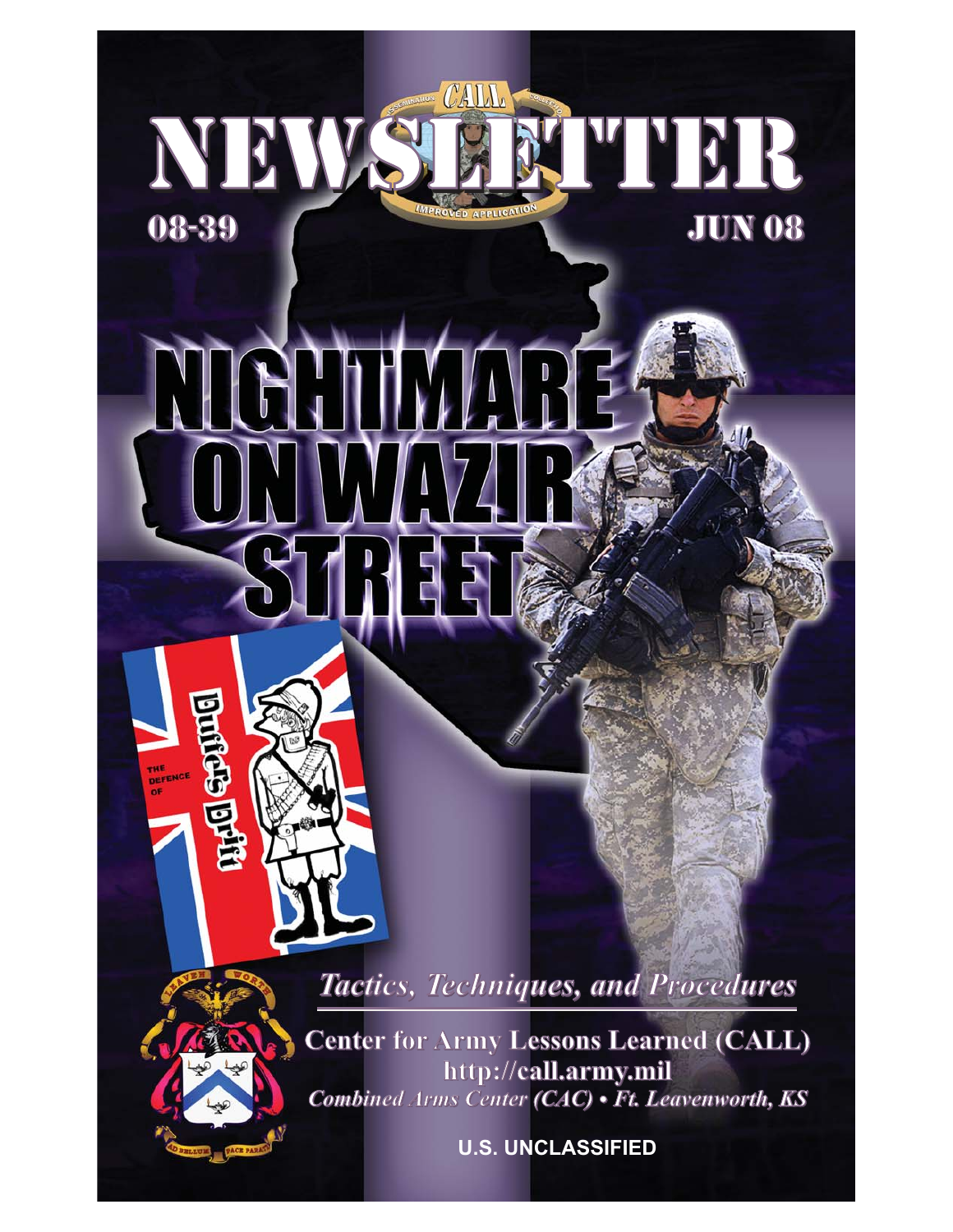## **Preface**

## **2LT Backsight Forethought's Family Lineage**

**Yes, makin' mock o' uniforms that guard you while you sleep Is cheaper than them uniforms, an' they're starvation cheap; An' hustlin' drunken soldiers when they're goin' large a bit Is five times better business than paradin' in full kit. Then it's Tommy this, an' Tommy that, an' "Tommy, 'ow's yer soul?" But it's "Thin red line of 'eroes" when the drums begin to roll, The drums begin to roll, my boys, the drums begin to roll, O it's "Thin red line of 'eroes" when the drums begin to roll.**

> *Tommy* **Rudyard Kipling**

This recollection of combat nightmares is dedicated to those who "stand ready to deploy, engage, and destroy the enemies of the United States of America in close combat."

A little more than a century ago, my great-great-grandfather Backsight Forethought returned to Ireland from service in the Boer War as a lieutenant in the Royal Irish Rifles. BF was, according to family oral history, something of a weird duck given to long walks and even longer conversations with himself. Most disturbing to his fellow Irishmen of the day was his tendency to refer to dreams as a guiding source in his life after his return from South Africa. Ultimately, the confining nature of Irish society, climate, and country prompted BF to emigrate from Ireland to the United States, where his ways blended in and he enjoyed greater room to roam as he murmured to himself about somebody named "Oom." BF passed away in 1945 with his family and heirs around him. One was my great-grandfather, BF II, and another was his son, BF III, my grandfather. True to our Irish roots, we had kept alive the patrilineal heritage, naming each firstborn son after the man who brought the family to America.

With that shared name came a shared but selective gift. You see, every BF since Great-Great-Grandpa BF has been guided by his dreams. BF the First chose to write a short book about his dreams in the Boer War, hoping to share his hard won insights with following generations of lieutenants facing combat for the first time. BF II said that short work helped him survive the tragedy of the trenches in WWI. BF III, just back from Europe in 1945, assured his grandfather, BF the First, that his dreams had guided him in the long march up the Italian boot. My father, BF IV, experienced the same in Vietnam.

And so it has proved for me. Like my great-great-grandfather, I have chosen to recount my experiences on paper. This tale encompasses an amalgamation of events and lessons learned that took place during the Iraq phase of the Global War on Terrorism. I hope that by reading this narrative, some leader on a future battlefield will apply the basic principles illuminated through the pain of another. Nowadays it is important to remember, when making an assessment of our enemies, that the insurgent has been practicing insurgency for a few years. He is extremely smart and adaptive. Right now one of them is hard at work developing a diabolical plan to try and kill you. Remember, all the dumb insurgents are dead.

#### U.S. UNCLASSIFIED i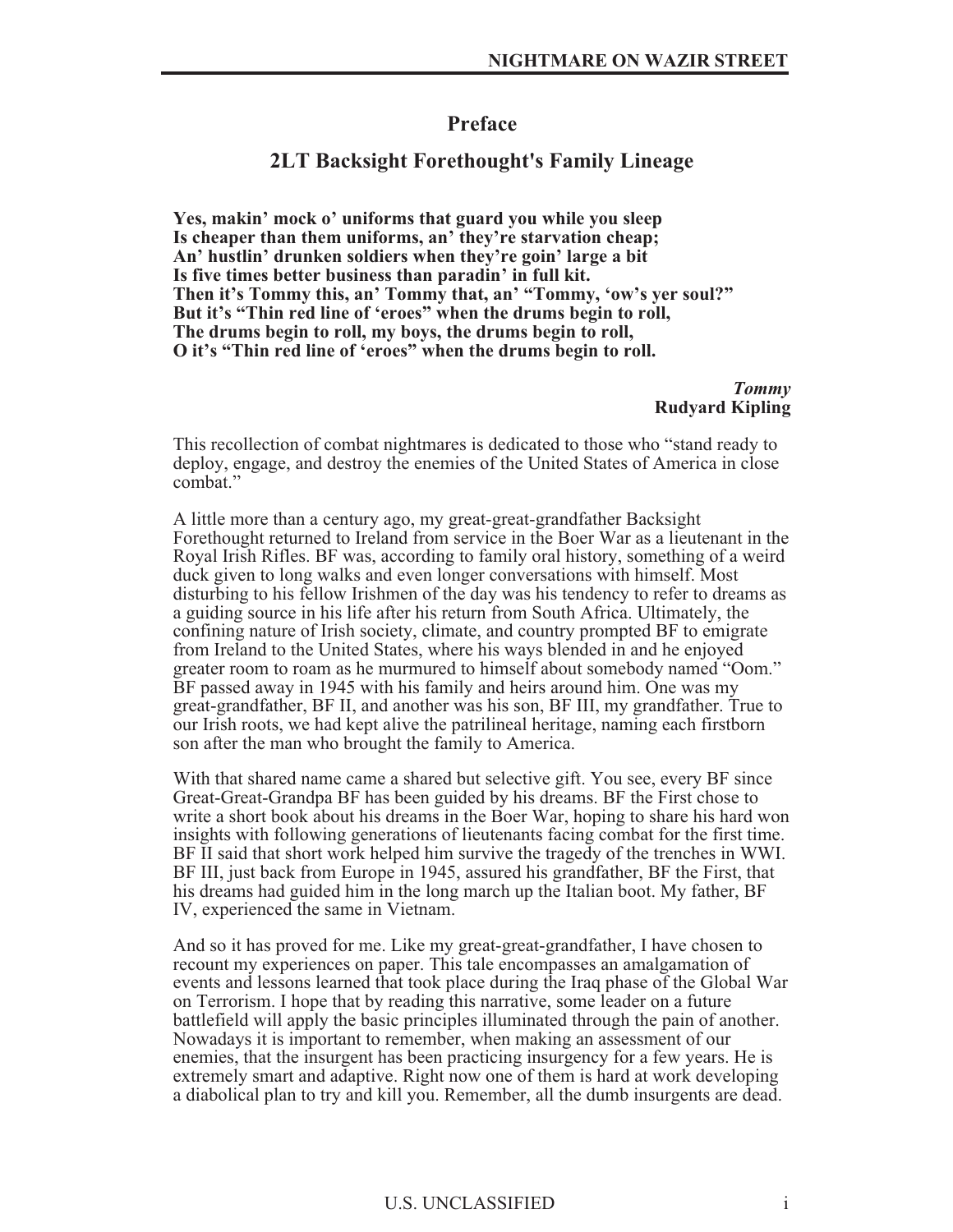Backsight Forethought, V

2LT, Infantry\*

\* With respectful acknowledgement of *The Defence of Duffer's Drift* by then Captain E.D. Swinton, D.S.O., R.E. (later Major General Sir Ernest Swinton, K.B.E., C.B., D.S.O.)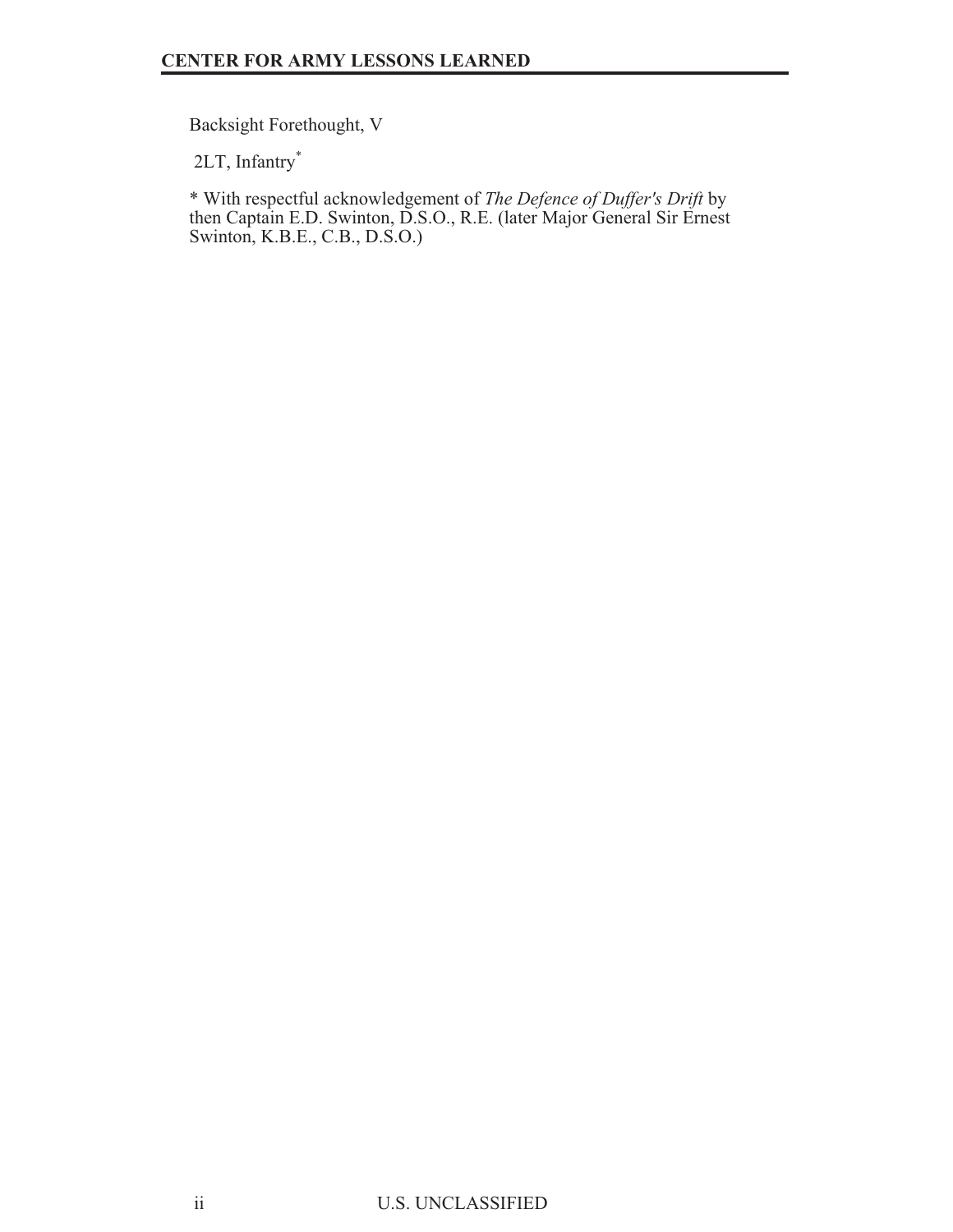**Cover:** The cover art inset of the Journal of the United States Infantry Association's April 1905 edition of *The Defence of Duffer's Drift* is used with permission.

| <b>Nightmare on Wazir Street</b>                                                          |    |
|-------------------------------------------------------------------------------------------|----|
| <b>Table of Contents</b>                                                                  |    |
| Prologue: Arrival in Iraq                                                                 |    |
| The First Nightmare: Avoid the Obvious                                                    | 5  |
| The Second Nightmare: Set the Conditions                                                  |    |
| The Third Nightmare: Don't Make Fatal Assumptions                                         | 15 |
| The Fourth Nightmare: War Is Not Fair: Use All the Advantages to<br><b>Kill the Enemy</b> | 19 |

The Secretary of the Army has determined that the publication of this periodical is necessary in the transaction of the public business as required by law of the Department.

Unless otherwise stated, whenever the masculine or feminine gender is used, both are intended.

**Note**: Any publications (other than CALL publications) referenced in this product, such as ARs, FMs, and TMs, must be obtained through your pinpoint distribution system.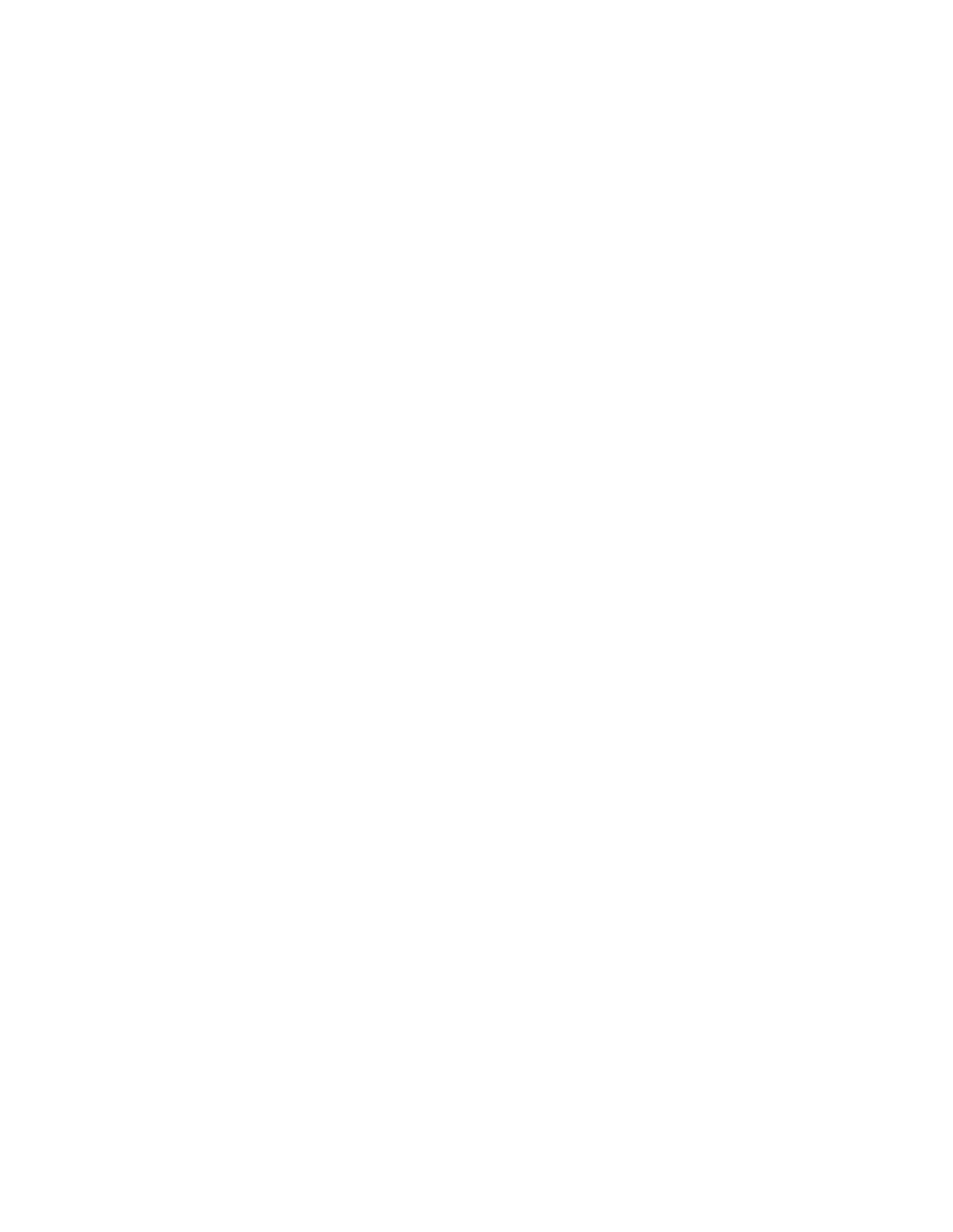## **Prologue**

## **Arrival in Iraq**

**We're not so old in the Army List, But we're not so young at our trade, For we had the honour at Fontenoy Of meeting the Guards'Brigade. 'Twas Lally, Dillon, Bulkeley, Clare,**| **And Lee that led us then, And after a hundred and seventy years We're fighting for France again! Old Days! The wild geese are flying, Head to the storm as they faced it before! For where there are Irish there's memory undying, And when we forget, it is Ireland no more! Ireland no more!**

> *The Irish Guards* **Rudyard Kipling**

Baghdad was, and still is, brutally hot and terribly crowded. The neighborhoods were a dense maze of houses squeezed together. Aside from rare exceptions, the houses had concrete or cinder block walls around them with a small courtyard. Masses of Iraqi people continued to go about their business despite the threat of multiple ways of meeting a violent death. Traffic was incredibly congested, with little or no adherence to any kind of traffic laws.

Wazir Street was pretty much indistinguishable from any other street except for the huge green domed mosque on the southern edge of the market area. The mosque had a minaret that had to be the tallest for miles around and served as a landmark for everyone in the battalion. Wazir Street was in my company's area of operations, and my platoon was new to the neighborhood.

#### **Post Relief in Place/Transfer of Authority Jitters**

The relief in place was not all it was cracked up to be. The battalion we relieved damn nearly killed us with PowerPoint presentations filled with statistics, pictures, trends, projects, contacts, improvised explosive devices (what we call IEDs), and hotspots. The rides around the area of operations were generally uneventful. The scout platoon had an IED damage a gun truck, but no one was hurt. I tried to get the hang of the area and took special note of advice on how not to get killed. It was like drinking from a fire hose, and I wondered if I was the only one feeling this way.

My platoon sergeant told me there is no substitute for experience in any area of operations. His advice was to definitely pay attention to where the IEDs usually are and where the complex attacks have taken place. That information would get us through the first month without any stupid mistakes, until we got to know our area of operations. I thought it was good advice, and I noted that Wazir Street had never had anything bad happen; maybe the Iraqis there liked us or just didn't want any trouble. You would think with a name like Wazir Street, the area would be a bit tougher on us "infidels."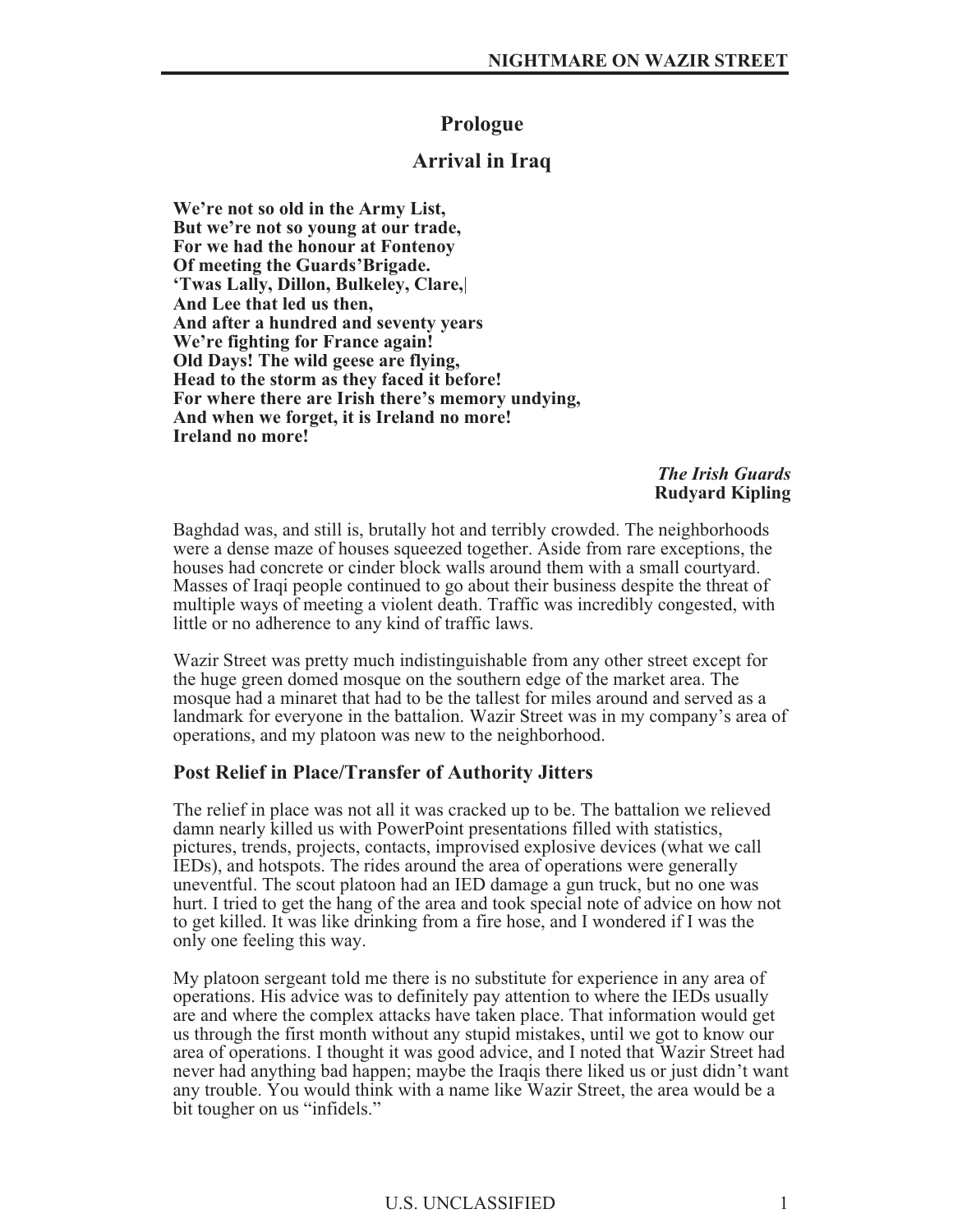The outgoing company eventually gave us the high five and departed. My company took charge of what they told me was approximately 50 square blocks of dense urban area and somewhere around 125,000 Iraqis of various religious and ethnic denominations. I figured that if only one percent of the population actually hated us enough to try and kill us, then that would be about 1,250 bad guys. 1,250 bad guys versus the company of Soldiers that stood in formation when we left Fort Bellcamp was not a good ratio. As I lay awake, somewhat concerned about those 1,250 bad guys, I realized that my one percent guesstimate was more than likely on the low side.

Even though I was concerned by those odds, I remained confident. The brigade had known since I arrived at Fort Bellcamp that we were going to Baghdad. This advance knowledge of the terrain drove the training. Colonel Herity, the brigade commander, emphasized urban combat training, so my battalion and company commanders enthusiastically pushed urban-type training. With the full support of the chain of command, we prepared for the urban fighting that would soon be upon us.

#### **Stoked to Stack and Attack**

Everyone seemed to focus on battle drill six (BD6): enter building/clear a room and close-quarters combat. We built plywood mazes for BD6 training in the motor pool, we did glass house drills, and we conducted dry and live fires at the shoot house until it was second nature. At the military operations on urbanized terrain site, we practiced clearing hallways and stairwells. We rehearsed and practiced the "stack" so that everyone knew the job of every numbered position in the "stack." Quick fire drills, rapid magazine changes, and stress shoots gave us the confidence to take on the enemy.

We got so good that in training, when the opposing force made contact, BD6 was automatic, and a "stack" of men was "taking the house down" rapidly. Words that rang in my head were "audacity, violence of action, momentum, and close with and destroy." Looking back on the training in the States, I felt more at ease and drifted off to sleep until I was startled awake by a heavy volume of small arms fire. As I bounced out of the hooch in my underwear and body armor, one of my squad leaders told me that it was just the forward operating base rifle range. I felt like an idiot, and I could just imagine one of my veteran Soldiers saying "Welcome to the war, CHERRY!"

After getting over the rifle range attack, I settled down again into a tormented sleep. Gastrointestinal issues (due to not washing my hands before eating), the medicine to control my case of the "Montezuma's Revenge," and the anxiousness of being in a combat zone caused a series of nightmares about my inevitable "Rendezvous with Destiny."

To understand what I explain here in these pages you must understand how these nightmares played out. Each nightmare of ,combat occurred in the same place and time with the same assembled cast of characters, both enemy and friendly. While I was asleep, each horrible dream was entirely separated from the former. I could not remember what had previously taken place. The only thing that remained with me throughout my tormented sleep was the overriding lessons learned the hard way in the previous nightmares.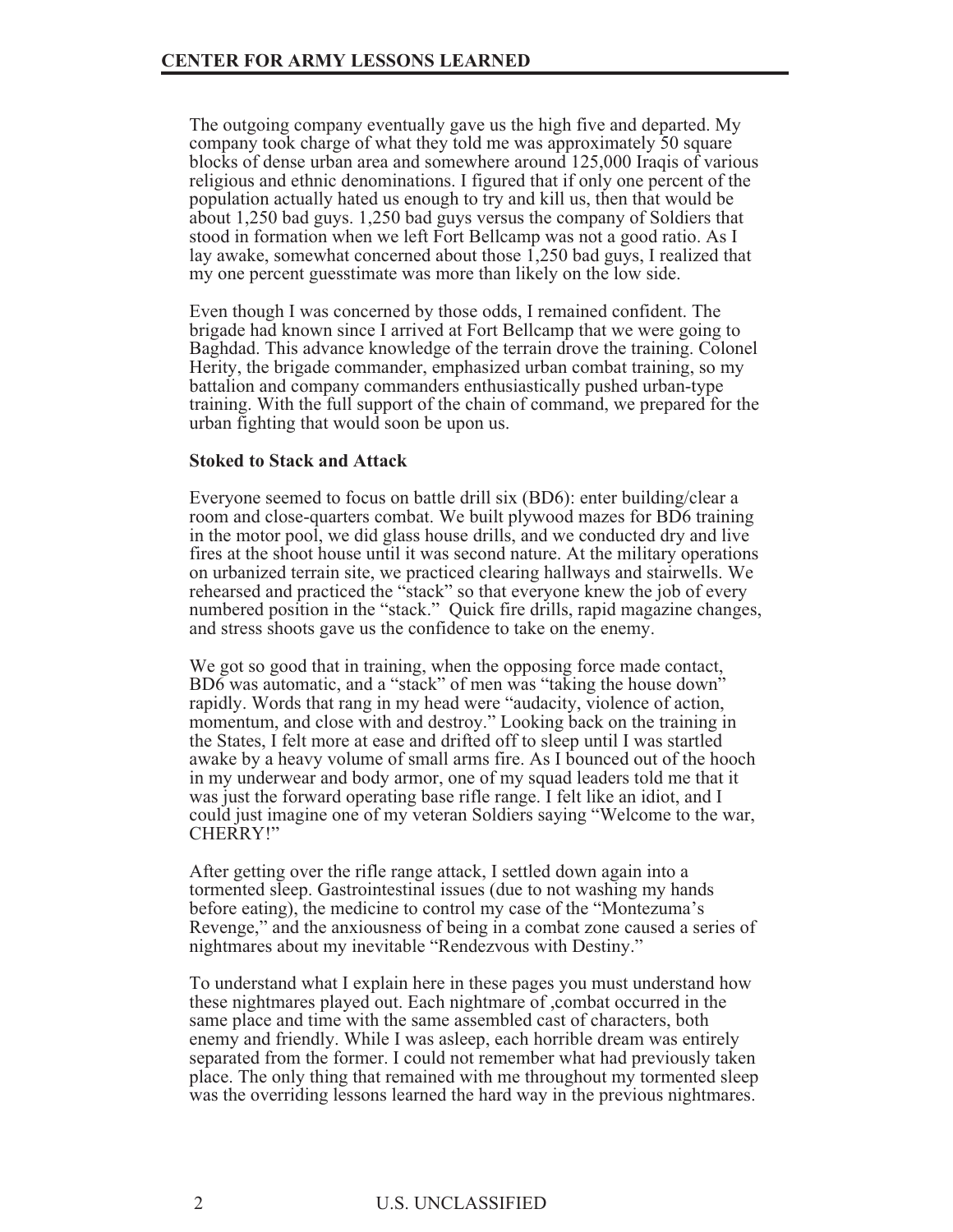Thankfully, these lessons, once applied, finally produced a measure of success.

Upon awakening, all the nightmares and the lessons learned came together in a continuous stream of consciousness in my memory. I wrote the dream world narrative down immediately to ensure that I would not have to repeat the nightmares in the real world.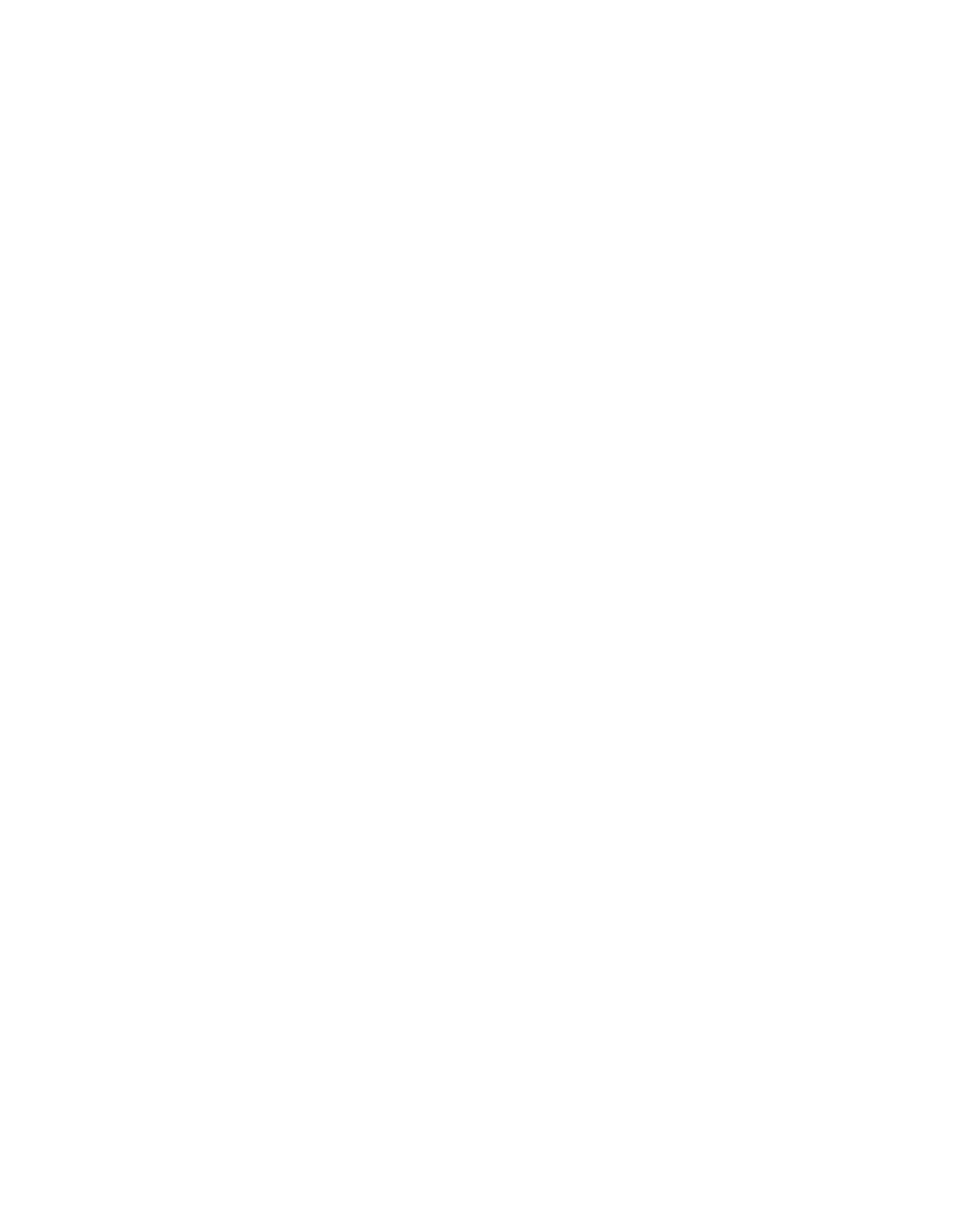

# **The First Nightmare**

# **Avoid the Obvious**

**When first under fire an' you're wishful to duck, Don't look nor take 'eed at the man that is struck, Be thankful you're livin', and trust to your luck And march to your front like a soldier. Front, front, front like a soldier...**

#### *The Young British Soldier* **Rudyard Kipling**

The blast was insanely loud. Unbelievably, the driver of the targeted truck maintained a straight course and brought the wounded truck to a stop 100 meters past the blast site. In the immediate chaos of blast and smoke, the driver of the second truck dumped himself into the large blast hole that was just suddenly created. The vehicle that took the blast had three blown tires and was leaking fluids like a sieve. The gunner was not up in the turret. The truck in the blast hole was definitely stuck. Suddenly, I was shaken by fear, thinking that the unseen gunner was dead, and that we were sitting ducks immobilized by broken and stuck trucks. I took stock of what I had available for what I thought would be my version of "Custer's Last Stand."

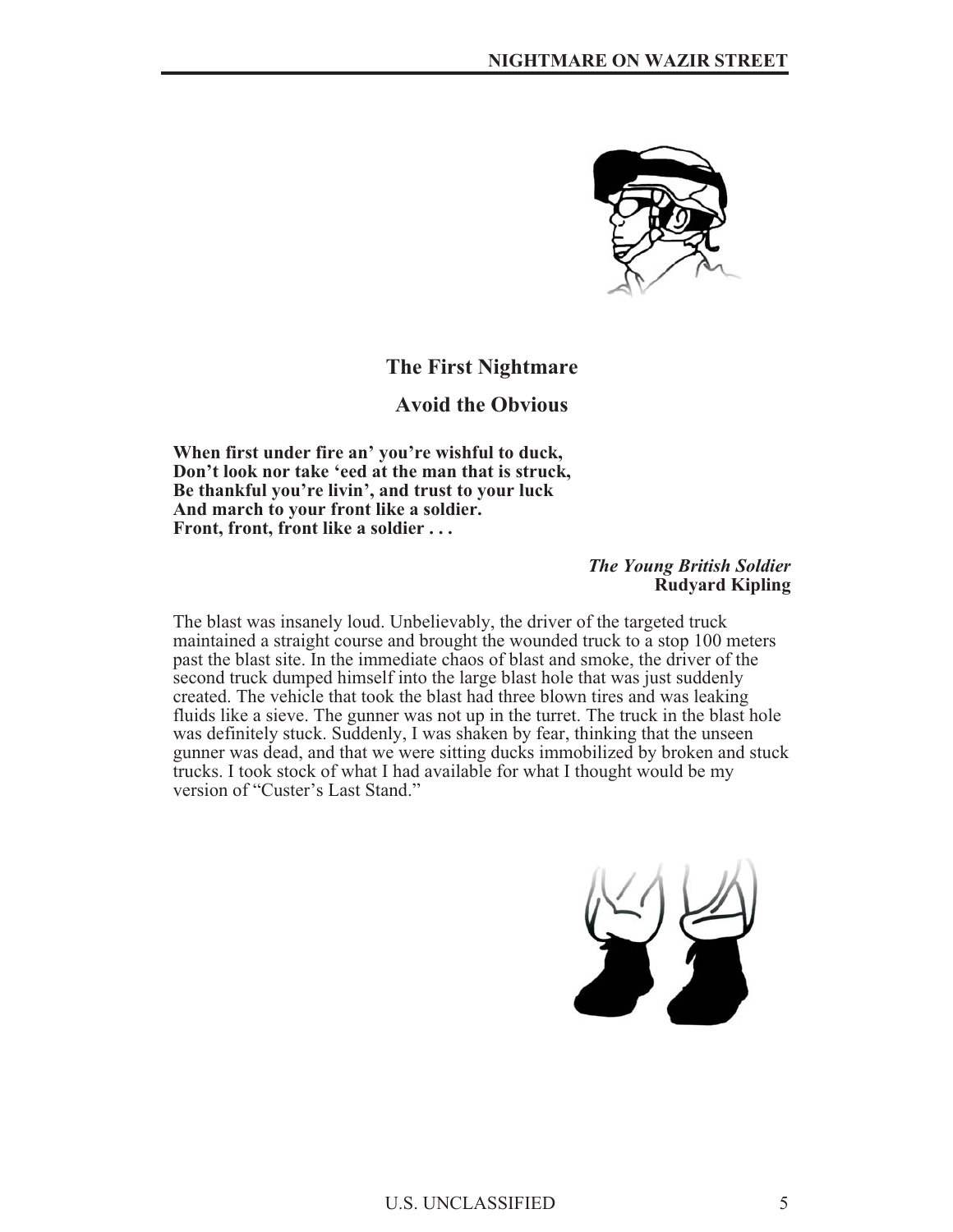Five gun trucks with 24 Soldiers and one interpreter left the forward operating base enroute to a mission. A mission whose task and purpose had suddenly escaped me. In our element, we had two mounted .50 caliber heavy machine guns, one Mark 19 automatic grenade launcher mounted, and two M240 medium machine guns mounted. It didn't seem like much to go against my guesstimate of 1,250 or more bad guys in this part of town.

As I just sat there in shock, I saw my platoon sergeant and medic run up to the blasted vehicle. The radio came to life. The blasted truck had a squad leader in charge that was on his second trip to Iraq. He calmly reported that the gunner was straight knocked out, and the truck would have to be flat-bedded out. Otherwise, they were all good. The stuck truck already had a group of Soldiers hooking it up to a tow strap. It looked like they would easily pull it out of the blast hole. I began to get a grip and picked up the hand mike to report our situation to the command post. We had a big boom and then… nothing. The "last stand" scenario didn't seem like it was going to play out.

Soldiers pulled security while others tried to figure out how to fix our vehicle problems. The knocked out gunner was starting to come out of it, albeit with a raging headache. I was watching some of the Soldiers put the finishing touches on hooking up the tow strap when one of them just collapsed in a heap, while the others scrambled every which way. I heard multiple pings on my truck, and my gunner dropped down yelling a stream of expletives. I looked out the window to see where it was coming from, and the bullet proof glass cracked and splintered in front of my face. Game on again; the bad guys were obviously still around and ready for more.

A M240 began firing only a few seconds after my window was cracked. Reports came from the gun truck looking down the long axis of a street. He was firing his M240 machine gun at an insurgent with an AK47 at about 100-meter distance. He thought it might also be the triggerman. The gunner saw the AK man and another insurgent jump a courtyard wall and disappear from view. Two trucks led by Staff Sergeant Madden tore off in the direction of the escaping bad guys, determined not to let them get away in the maze of buildings. We were getting spread out. I called to the command post to report the new situation and asked how long it would be before recovery assets could get to us. I ran over to where the one Soldier had crumpled and realized that he was dead —shot through the neck. There was blood everywhere. Sergeant First Class Blessing started to drag him behind a truck for treatment, but I knew he was gone. Madden was yelling over the mike that he thought he saw the two bad guys run into another courtyard of a rather large house.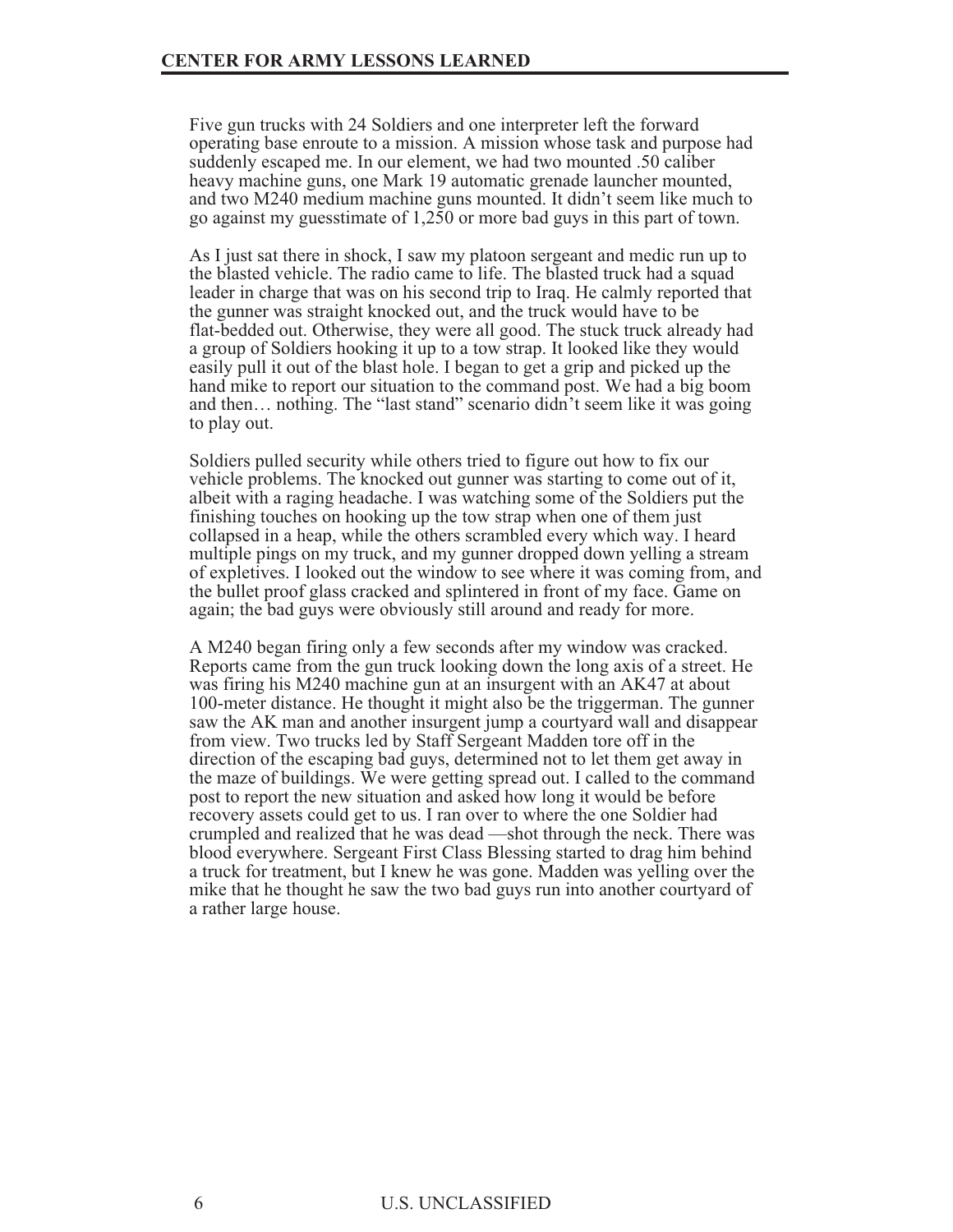

**Figure 1-1. BF looking toward Wazir Street and target house.**

The house was on a corner, so he had it somewhat covered in the front and the side. He wanted to clear the house, since he was certain this is where they ran to. The damaged truck felt like a ball and chain on the platoon. It couldn't move, and we couldn't leave it.

The adrenaline began to pulse, not flow, through me as I began to get a grasp on everything that had just happened. The bad guys had just killed one of my men, destroyed a truck, and were now probably trapped by Madden's group. We were going to even the score. I told Blessing to stay with a squad and the damaged truck. I would take all the rest of the men to Madden's position, take the house down, and kill the insurgents who did this to us.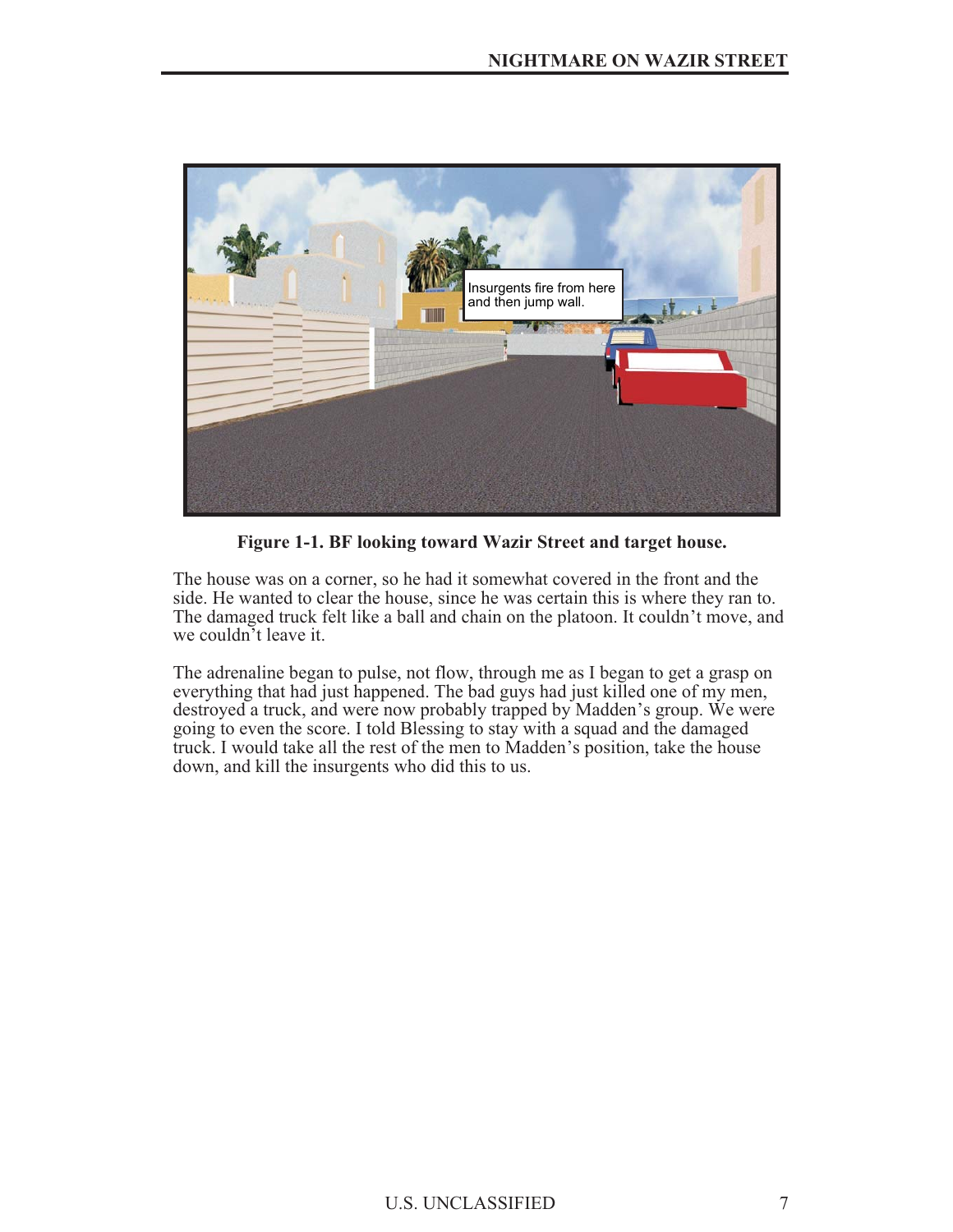

**Figure 1-2. BF looking at house and gate from end of wall**

We moved dismounted down the street, slowed, and peeked around the corner. Madden was standing behind an open M1114 door waving at me and then pointing to the house. The house was big and had the standard courtyard with gate. From my position around the corner, I was only 25 meters from the gate.

The bastards had screwed up, because they had left the gate open. That gave me an easy path to get to the front door. I grabbed one team and told them we were "going in." I told Madden to send his dismounts into the building once we established a foothold in the house. We then moved around the corner and sprinted for the near side of the courtyard wall. Once there, I peeked around the gate opening and identified the door that we would go through. This door was also partially left open.

No doubt the bad guys failed to close it in their haste to escape. We squeezed "ready up" to the number one man, who was me. I was going to lead the way. I got the squeeze, and I went.

Click, flash, pain, no sound, thump.. blackness, I was dead, and so were the men that followed me.

Bright light, just like in the movies, and I was floating upward to St. Peter's judgment desk. My body, or more specifically the torso (I didn't see any other parts), was up against Madden's vehicle. From my floating position, I could see what was happening on Wazir Street but could not now affect anything on the ground.

Madden was trying to recover the body parts, and his gunners were firing hundreds of 7.62-mm rounds into the building. At the back of the building I noticed five men run out the back door, hop a wall, then another wall, get in a vehicle, and drive away. The bad guys were going to get away! I was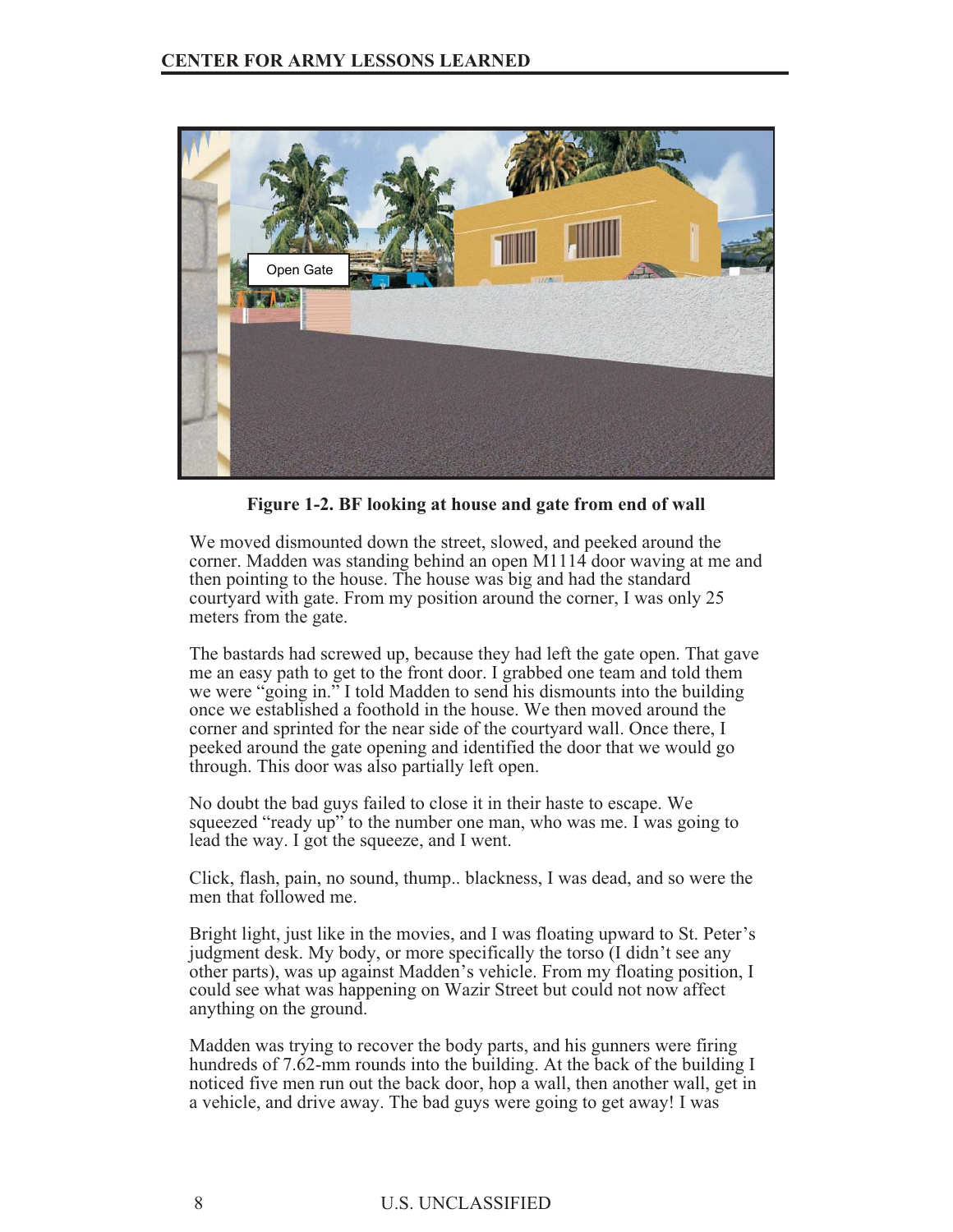dead, five of my men were dead, and the bad guys were gone. While floating upward toward what I assumed was St. Peter and judgment, I looked slightly below and saw a dead man in a man-dress. He was also on his way up. This was one of the bad guys from the house. We killed one, thankfully! Somehow the curse from the Tower of Babel was erased, and for some reason, I felt no animosity toward my former enemy.

Why did the insurgents jump over the wall? ...To avoid going through the gate.

After introductions, in which I learned his name was Ahmed, I began the conversation with "how did we kill you?" Ahmed said that we did not kill him. He had been "caught looking" at the front gate explosion and took a piece of shrapnel in the head. I remembered my instructor at the grenade range telling us not to do that. He said he just couldn't help looking, because I had done exactly what was predicted. It was depressing news that we had not killed Ahmed ourselves, and that he had done it to himself, accidently.

We had showed no skill at all. Ahmed told me that their plan had been to lure us through the front gate by leaving it open. The night before, they had buried three 155-mm rounds right at the gate opening. It was pressure plate activated to ensure perfect timing. Ahmed had hooked the power source up himself just five minutes before I stepped on it. Ahmed insisted on calling me "Captain Obvious" for the whole trip up, even though I informed him I was only a lieutenant. This strange after action review with my enemy, Ahmed, brought out four key lessons:

**1. If the enemy leaves an open route to attack, it may not really be open. Don't do the obvious, because the enemy is counting on it to kill you.**

**2. Make sure that you block avenues of escape or what is commonly referred to as "isolate the objective."**

**3. Make the enemy react to you, and make him pay for those reactions. I had only provided the enemy a problem, which he readily solved. I needed to create a dilemma for the enemy in which any choice was bad.**

**4. Leading means controlling your men and yourself. Expect your own emotional reactions, and you can better control them. Control yourself, and you will better control your Soldiers. My anger and desire to kill the enemy who had killed my Soldier got more of us killed.**

My moment of ethereal clarity passed, and I returned to my dreams…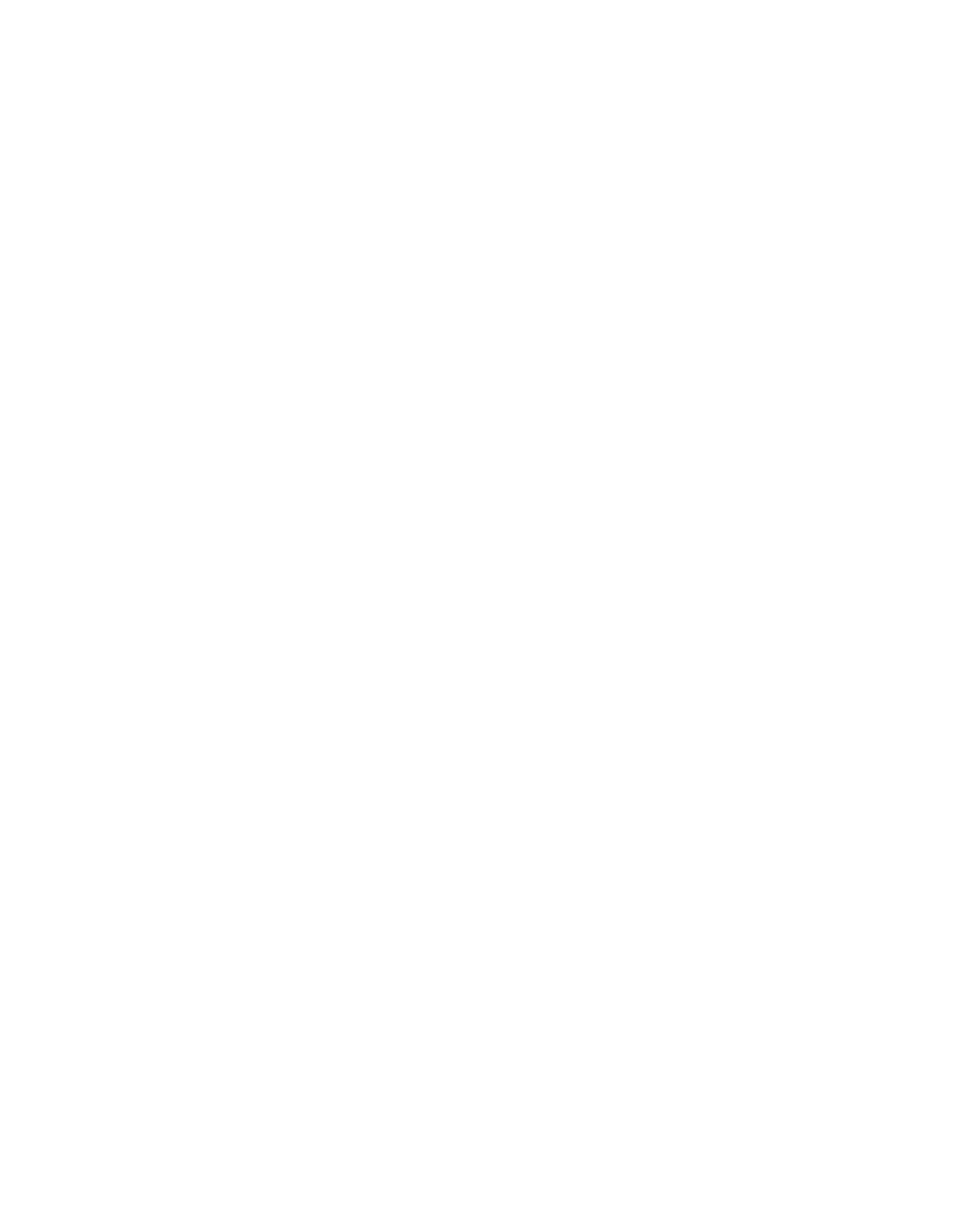

# **The Second Nightmare**

## **Set the Conditions**

**When 'arf of your bullets fly wide in the ditch, Don't call your Martini a cross-eyed old bitch; She's human as you are — you treat her as sich, An' she'll fight for the young British soldier. Fight, fight, fight for the soldier...**

*The Young British Soldier*

#### **Rudyard Kipling**

The nightmare picked up again at the point where Madden was waving at me and then pointing to the building where he thought the insurgents ran. I peeked around the corner of the wall and noticed the front gate was wide open. A quick glance around at the other gates on the street told me that all Wazir Street residents seemed to keep their gates closed except this one house. I thought it strange and decided to not take the path of least resistance through the gate, as it seemed like the thing any fool would do.

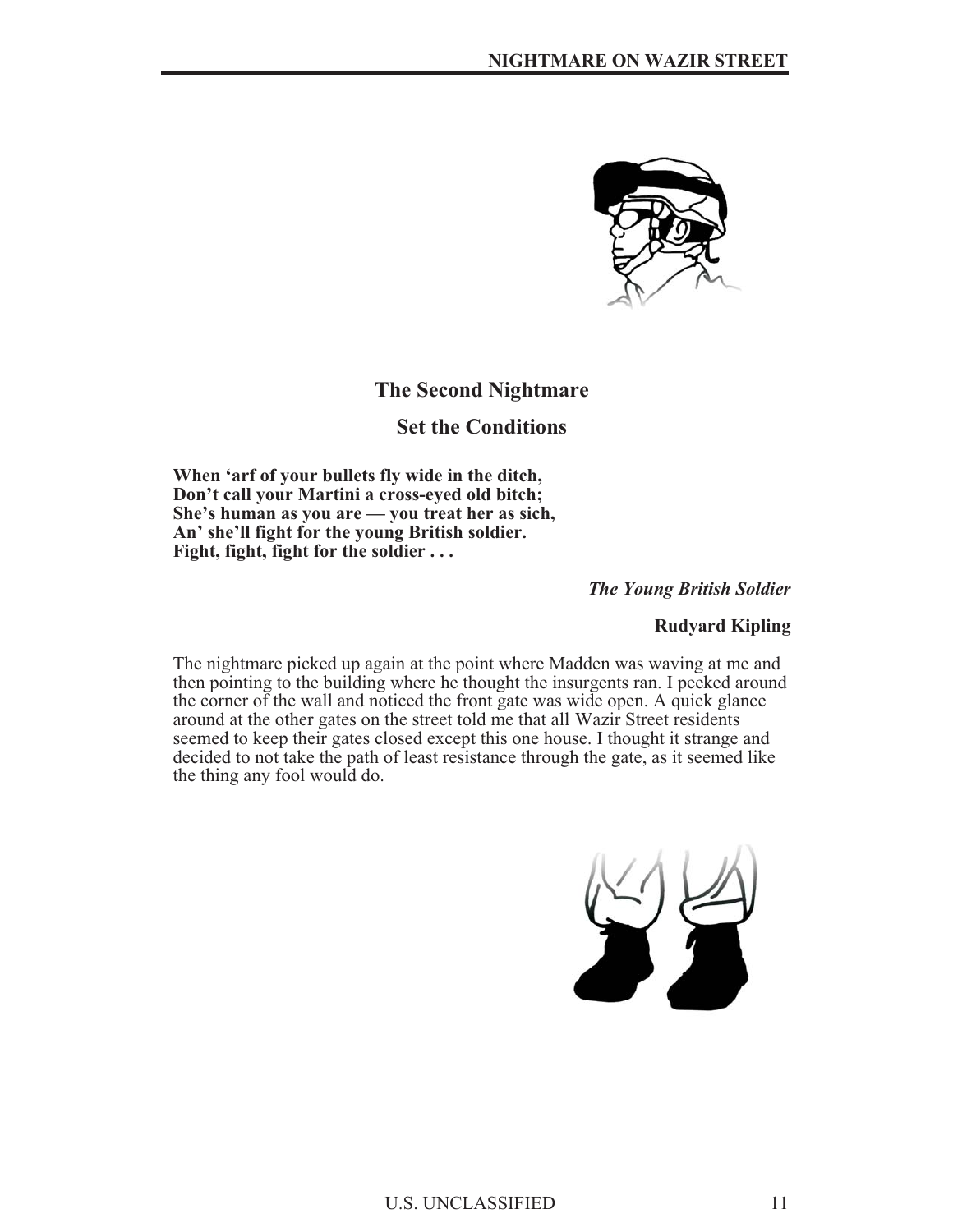Looking around at Madden's trucks, I realized that he had not isolated the enemy's corner house position. Madden had the front and the left side of the house covered. The back was an open path for escape. The right side of the house was covered by the men in the front, since the bad guys would have to jump a wall and expose themselves. I told Madden that we needed to reposition the left side truck down the street a little to cover the back of the house. Madden told his other truck to reposition, with the concern that he could now not see them anymore. I thought about it but was willing to risk spreading out more in order to prevent the enemy's escape.

I called Blessing on the land mobile radio and told him to report to the command post that we have at least two bad guys trapped in a house at grid WQ12345678, and that we were going to assault the house. He told me that the battalion quick reaction force platoon with the recovery assets was only minutes away. My own company was moving a platoon to assist, but it was also about ten minutes away. The company commander was way off at Camp Champion dealing with property book "adminis-trivia," so the executive officer, First Lieutenant Newton, was in charge.

Blessing reported the truck unstuck, fully operational, and helping to pull security. He had already asked for attack aviation support, but there was none currently available. Within the brigade, there were ongoing troops in contact and a medical evacuation escort mission. It seemed the enemy was coordinating multiple attacks across the battalion area of operations to challenge us, the new unit. It would be awhile before any helicopter support would arrive.

It had been at least ten minutes since the initial IED blast, and I felt that the platoon had everything covered. There was no sign of the enemy in the house, but Madden insisted that at least two bad guys went into the house. I couldn't be sure if they escaped out the back before I repositioned the truck. With phrases like "momentum and audacity" in my head, I decided that now was the time to act. Better to keep the enemy under pressure then let him prepare a defense.

I briefed the men that were with me. We would climb the wall where an outhouse-type shack was located. I told Madden the plan via the radio, and he produced a folding assault ladder from the back of his truck. He placed it near the outhouse shack. The squad leader that was with me asked me not to lead, but I decided that I needed to lead the men "over the top." I felt the location of the outhouse on the wall was away from the front door area and would be an unexpected avenue of approach from the bad guys' perspective. From there we could move straight to the door. The Halligan tools were out and ready, and one man had a shotgun as a secondary weapon. Two bad guys versus a highly motivated infantry squad minus. They did not have a chance as long as we maintained good "violence of action." Blessing came over the radio saying that as soon as the battalion quick reaction force arrived and took over the recovery operation, he would move to my location. I agreed. Finally, I looked at the squad and asked if everyone was ready, and we moved to the wall and ascended the ladder.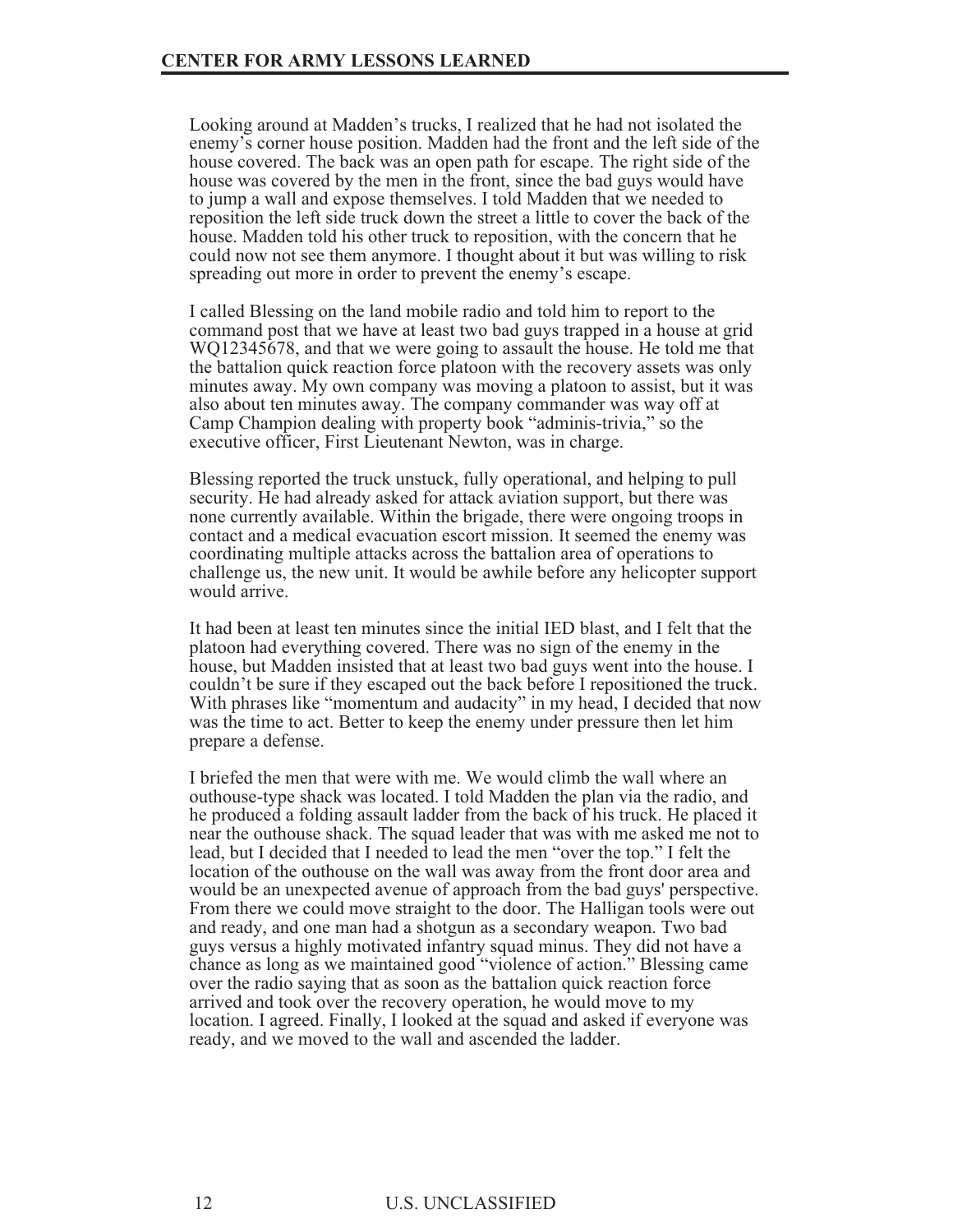

**Figure 2-1. BF over the wall in courtyard next to outhouse**

Three men plus myself had gotten over the wall. Once the four of us got over, we began to move to the front door. There was a car parked in the courtyard, and we moved around it toward the door. The last man was just cresting the wall when a burst of AK fire hit him. Instantly, he fell six feet headfirst to the ground on the enemy side of the wall. The three that were with me were engaged near simultaneously by heavy small arms fire. The lead man fell wounded immediately. The rest ducked behind the car seeking cover. The wounded man low-crawled back toward the car and was hit again in the calf, tearing it off.

The squad automatic weapon gunner propped his gun on the hood and sprayed his whole 100-round ammo "sack" at the building, while another pulled the lead man behind the car. Madden was on the radio reporting to Blessing. I wanted suppressive fire on the house from the gun trucks, and Madden yelled on the radio that they were spinning the turrets, time now. The 240 gunners had been focused on the streets and not the house. When the gunner dropped down to reload, I heard clunk on the hood, and a grenade hit the ground. It exploded in the midst of the four of us. I noticed my hand was missing, and then another grenade plunked on the ground. Someone yelled "grenade," and that was it.

Floating up dead again! Damn it! I saw Ahmed rising just below. I had not followed the path of least resistance and tried to stay away from the obvious. I asked Ahmed what happened to him. He said that the gunner had popped up and shot him as he was shooting at a crawling man. I looked down at the scene; all of the men who were with me were now beginning their own ascents toward judgment. Back down on earth, Blessing was just now arriving with the remainder of the platoon. I looked to the back of the house, and no bad guys were escaping this time. At least they couldn't get away.

A stairway to heaven…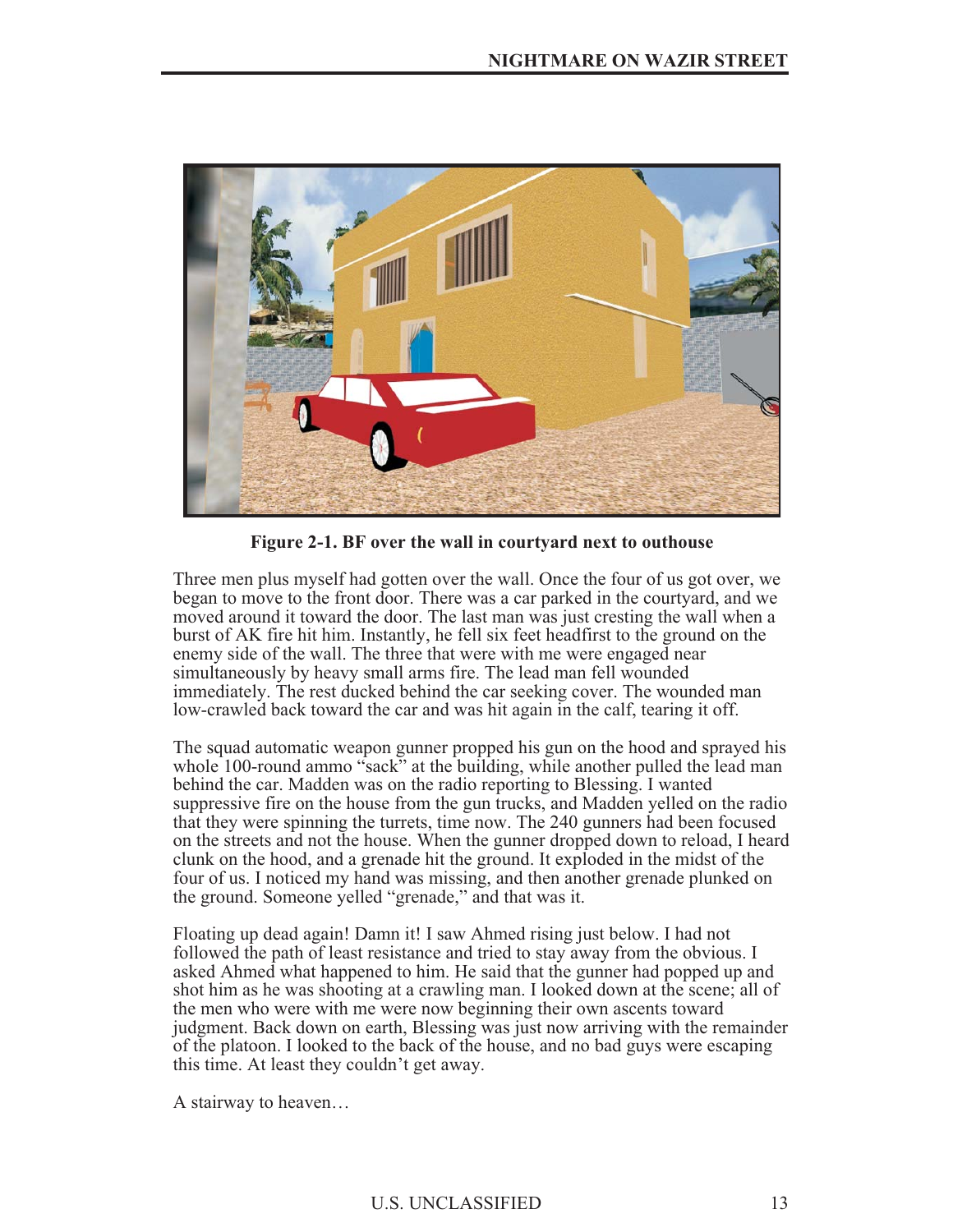Ahmed was generally happy at his predicament. He had died for a cause he believed in. Ahmed said that once the house was surrounded, they had all decided to die a "voluntary" death, sending as many Americans to hell as possible. Matter-of-factly, Ahmed claimed there should be a Hell's Highway turn off for me as we floated up. I asked him about my wall plan. He said that as they saw the ladder get put in place, everyone repositioned in the house to fire in that direction. Another insurgent advised to let at least five Americans get over the wall, since they could not easily get back over it. Ahmed's leader wanted to kill as many Americans in the courtyard as possible. One man was assigned to throw as many grenades as possible on the other side of the car. Ahmed said that was the only available place for the Americans to hide once the shooting started.

After speaking with Ahmed, more hard lessons of combat came to mind:

**5. The enemy can figure out that units carrying ladders will try to climb walls. I had not set my platoon up for success. The wall climb and ladder, I thought, was really tricky and would get us to "enter a building" in a flash. Looking back, it wasn't tricky at all, and anybody could have seen us set the ladder up and known which way we were coming.**

**6. Getting to the fight is part of the fight. I had treated the wall climb as if it was a bridge across that infernal courtyard. It turned out to be a stairway to heaven for those of us who went "over the top," because I had totally disregarded the enemy having eyes that were connected to an intelligent brain.**

**7. I had failed to suppress my enemy as I leaped into his kill zone. Stupidly, I had not planned any kind of suppression measures. Since no one was shooting at us, I did not feel I had the right to prep the movement over the wall with continuous suppressive fire from the M240s. I didn't even discuss suppressive fire with Madden, and the guns were all pointed in the wrong direction. We may have survived the courtyard in the seconds it took the guns to spin in the turret. The grenades came from the roof.**

**8. War is not a "timed event." You don't gain any points by finishing before a non-existent bell rings. I wondered why I had been in such a rush to die. Looking down on the scene, I could see the platoon hammering the building with M240 and now .50 cal fires from Blessing's group, and it was clear no enemy would escape the fires. From the depths of my memories of training at Fort Benning, I recalled the phrase "set the conditions."**

**9. Remember that you will react the way you trained to react. I had trained hard for the fight in the building but never really considered how to actually get to the building.**

My dreams again took me.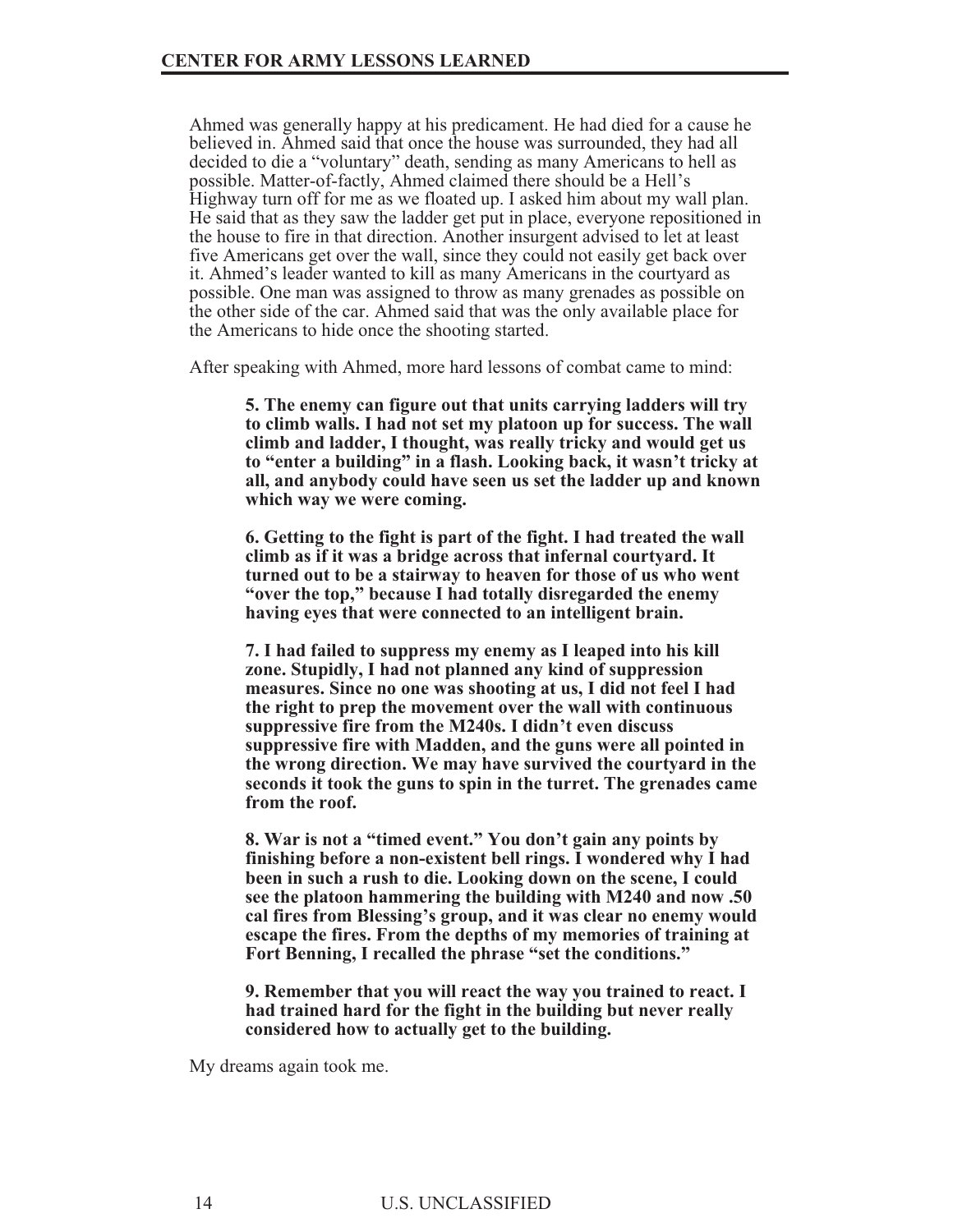

## **The Third Nightmare**

## **Don't Make Fatal Assumptions**

**When shakin' their bustles like ladies so fine, The guns o' the enemy wheel into line, Shoot low at the limbers an' don't mind the shine, For noise never startles the soldier. Start-, start-, startles the soldier . .** .

#### *The Young British Soldier* **Rudyard Kipling**

Again, Madden pointed to the corner house as I sized up the situation. Madden was adamant that two bad guys had gone into that particular house. I was extremely pissed off at what had happened so far: one Soldier dead and one destroyed truck. My adrenaline was pulsing, and I could feel the platoon's urge to kill and kill now. I directed Madden to reposition a truck to isolate the back side of the house and prevent escape. Something inside me warned me against hasty decisions. I could remember how one of my Infantry Officer Basic instructors counseled against "rushing to failure." With the truck repositioned, no one could leave the house without someone in the platoon seeing them. Why rush? If there were bad guys in the house, they were not going anywhere. I peeked around the corner and saw that the front gate was wide open.

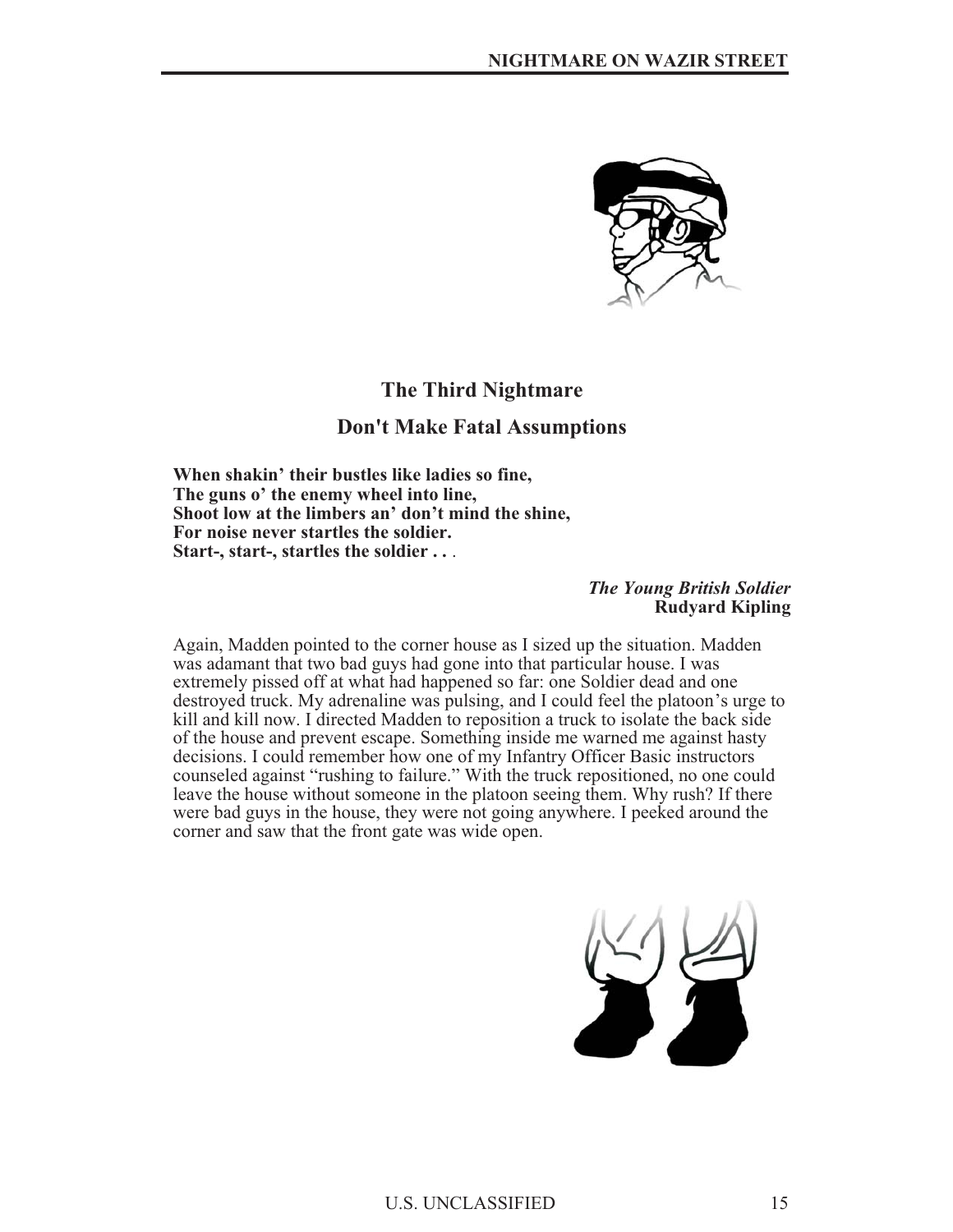This was an obvious route to the house, and one I immediately disregarded. I thought about climbing the wall. I told Madden to get ready to suppress the second floor with his machine guns. Madden agreed that this was the only way to go over the wall, but if there were no bad guys in the house, we would get hammered in the 15-6 investigation especially if the suppressive fire caused any collateral damage. Madden was sure he saw the bad guys run into the house, but he could not be sure they had not escaped before he isolated the back side of the house. The Fallujah "game on" light was not lit in this part of Baghdad. Suppressive fire while going over the wall was a "no go." I decided that if I could not suppress while assaulting, then at least the platoon would be in a position to do so instantly if called for.



**Figure 3-1. Courtyard, mosque in background, crest on wall at left marks BF's first position**

Blessing reported that the battalion quick reaction force had arrived to take over the vehicle recovery mission. Two men from the dead Soldier's squad would escort his remains back to the forward operating base with the quick reaction force. I decided to wait for the rest of the platoon before launching any assault on the building. I gave instructions to Blessing to expand our perimeter and occupy the roofs of two houses with some of our squad designated marksmen. These houses provided excellent overwatch of the target building. Blessing reiterated that every man covering down on the house had an assigned window or sector of the roof, to ensure all potential threats to the assault element would be eliminated.

Once everything was set, Madden put the ladder up, and the assault element and I went over the wall. Right when the last man crested the wall he was shot and fell on the enemy side of the wall. The Soldiers covering the windows opened fire instantly as the remainder of the assault element ducked for cover behind a car parked in the courtyard. One man dragged the wounded Soldier behind the car. I heard a grenade explode on top of what I thought was the roof.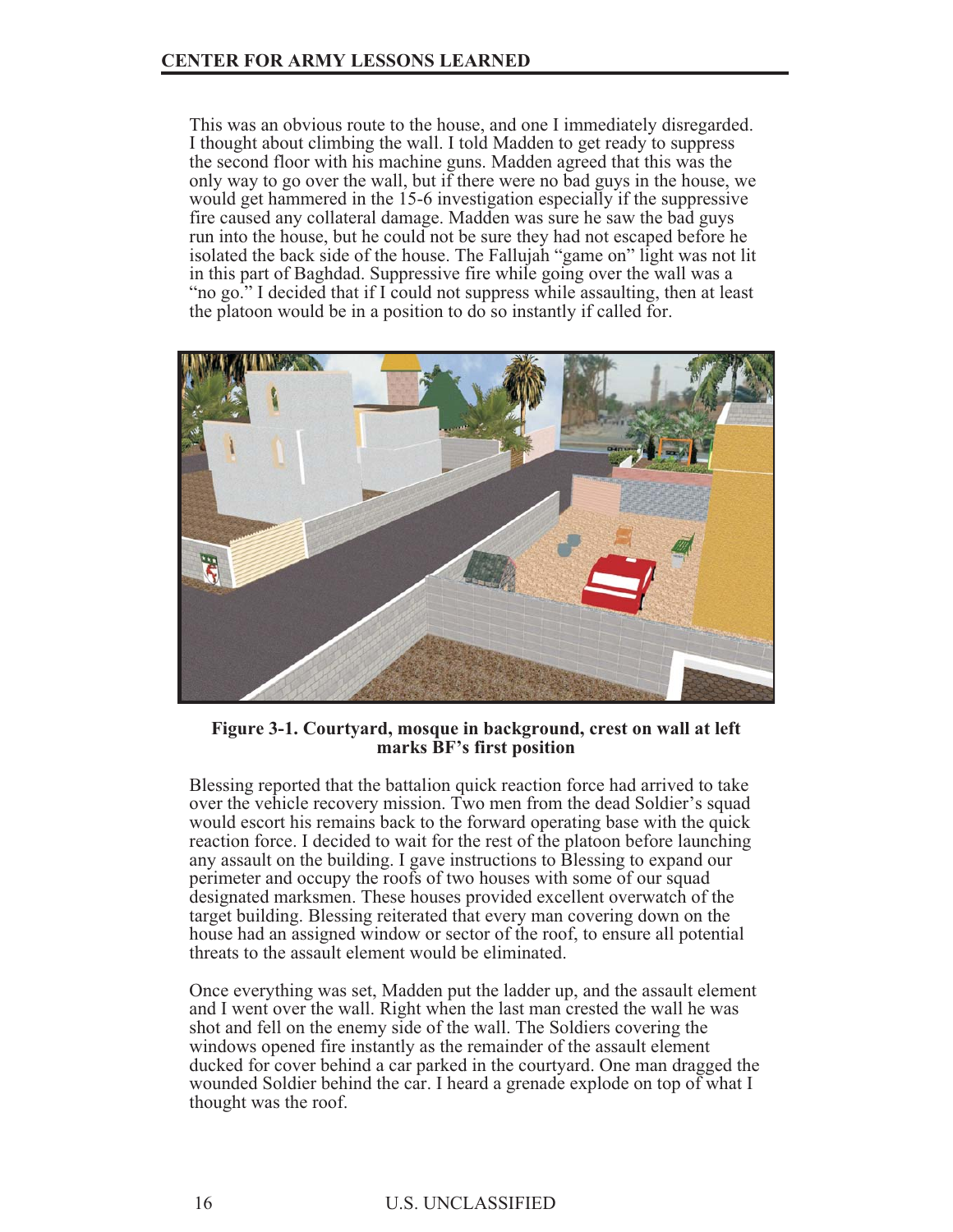The squad automatic weapon gunner with me propped his weapon on the hood and suppressed the only first floor window facing us. There was no more effective fire on us as far as I could tell. The gunner was only a foot away from my head, and his staccato fire was loud as hell.

I heard myself screaming, "Let's go, let's go!" just like I had so often in training. With automatic weapons fire suppressing the window, we moved to the open front door and stacked on the wall. The gunner caught up with us and fell in as the number three man in the stack.



**Figure 3-2. BF looking at front door from car position**

I had three men with me who would establish a foothold. Behind the car, the wounded man was with a buddy who was putting a tourniquet on his arm. We squeezed "ready" up the stack. Just then, Blessing yelled over the radio to hold tight, but my adrenaline carried us through the door. Almost as soon as the number one man stepped through the door, he was hit in the face and collapsed dead. I tripped over him, fell, and saw the number three man get hit in the groin and legs as bullets ripped over me. Total chaos! Lying on the floor, I had a chance to look down the hallway just long enough to see a barricaded machine gun firing the bullets that killed me.

Open doors don't mean welcome...

Along the way to St. Peter's ultimate counseling session, I met up with Ahmed. Ahmed was happy to have served his cause but upset about the way the fight had developed. I asked him to explain what happened from his side of the fight. Ahmed stated that the plan was to kill as many Americans as possible in the courtyard. They had seen us set up the ladder and had repositioned to fire in that direction. One man was to throw grenades from the roof. Another man was set up to cut down any "infidels" who miraculously made it through the door. It was left open on purpose to draw the Americans into the teeth of the machine gun at the end of the hall.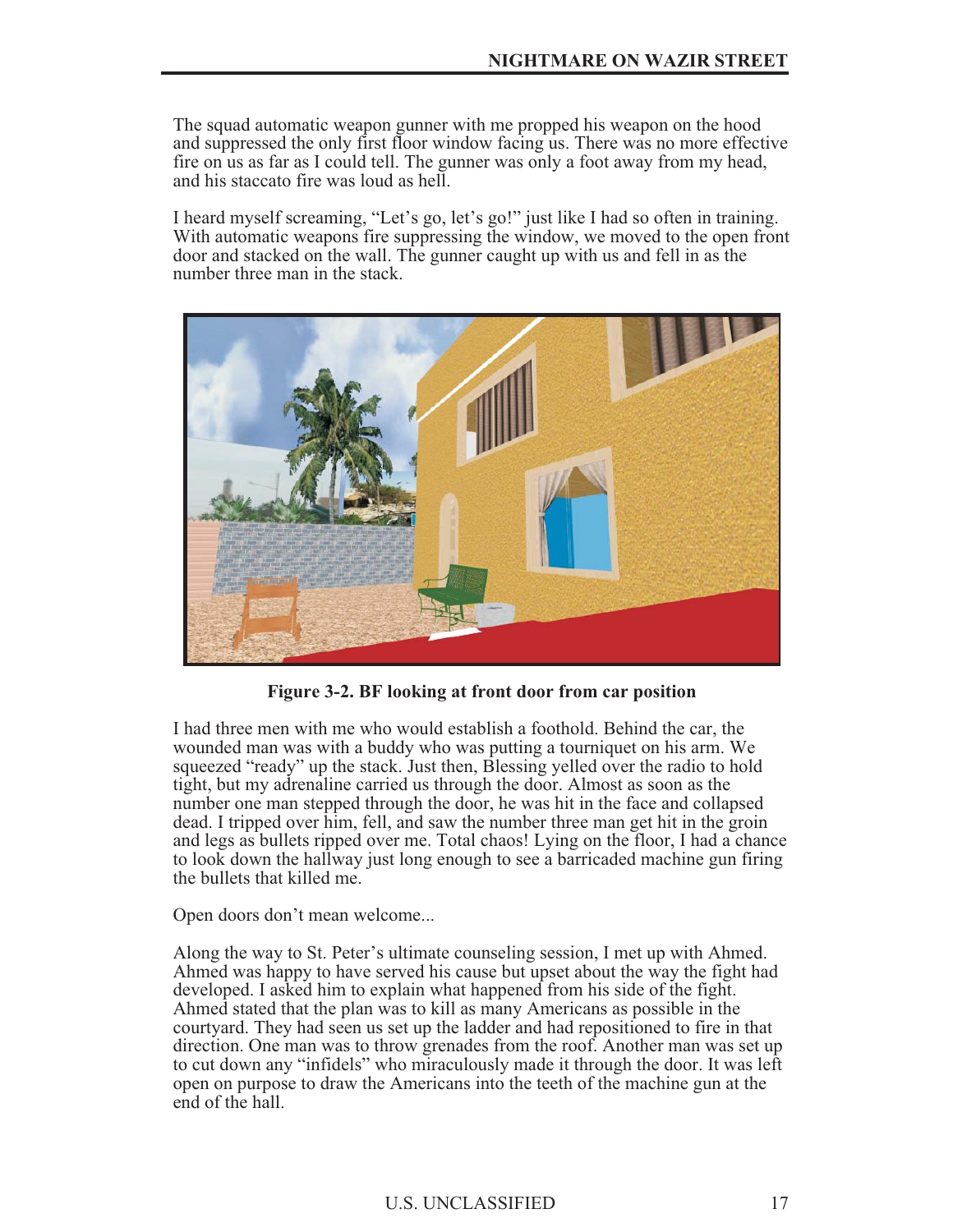Another dead insurgent, named Mohamed, broke into the conversation. Mohamed was the grenade thrower. As he stood up to toss the grenade, an infidel sniper shot him in the throwing arm. The grenade dropped, and since he had pulled the safety, it exploded on the roof, blowing him in half. Mohamed seemed upset that he didn't get to kill any infidels. Ahmed was upset that as soon as he shot the man on the wall, all hell broke loose. We had filled the second floor with bullets, making it impossible to shoot the rest of us in the courtyard. Ahmed got killed just trying to get off a few rounds at us.

More hard lessons of combat came to mind:

**10. Suppressive fires work. Blessing's insistence on assigned sectors ensured that Mohamed, the grenade thrower, didn't kill us in the courtyard. I got the stack to the door.**

**11. Unless the enemy is forced to have his head down or distracted, he can still shoot. Even with my men ready to fire, the enemy still shot one of my men crossing the wall. I should have distracted the enemy as we exposed ourselves going over the wall.**

**12. Don't assume the enemy has no depth to his defense. Getting across the courtyard was part of the battle. It was not all of the battle.**

**13. Doors epitomize the obvious entry point. They don't call a doorway the "fatal funnel" for nothing. Stacking and entering without a prep only offered a better target. The men with me would have needed the skills of "Neo" in the Matrix to have had any success inside that hallway. Any determined insurgent with an automatic weapon could have cut us down in that situation. I should have avoided the "fatal funnel" like the plague.**

**14. Just because you trained to enter does not mean you have to enter. I asked myself why I had automatically assumed that going into the house was my only choice.**

I wondered, as I drifted off, just how many times I was going screw this mission up.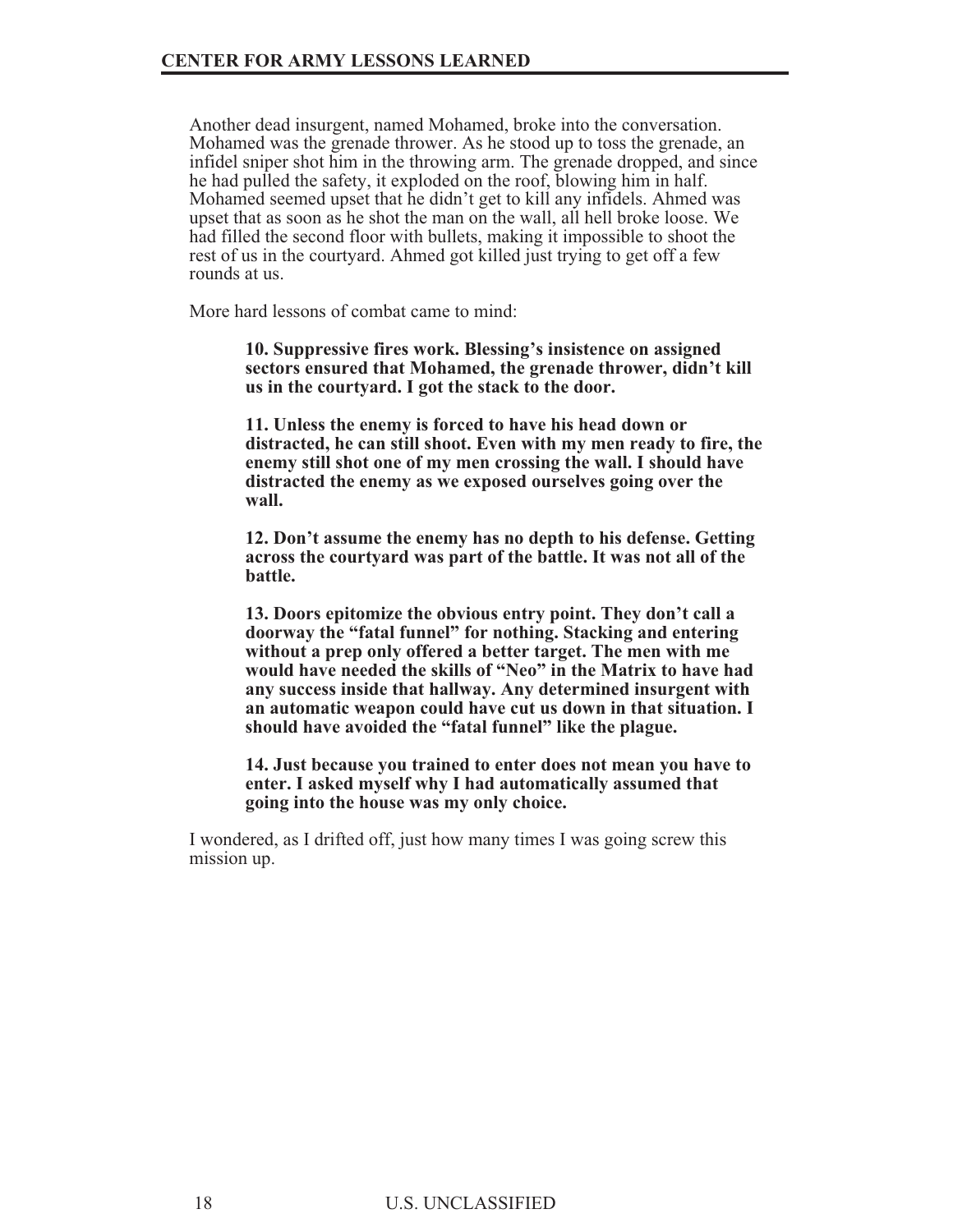

# **The Fourth Nightmare**

# **War Is Not Fair: Use All the Advantages Available to Kill the Enemy**

**If your officer's dead and the sergeants look white, Remember it's ruin to run from a fight: So take open order, lie down, and sit tight, And wait for supports like a soldier. Wait, wait, wait like a soldier . .** .

*The Young British Soldier*

#### **Rudyard Kipling**

Once again, the scene selection in my nightmare's DVD resumed play outside the house. No one in the platoon reported any activity in the house. I took stock of the situation. I was pretty sure that there were at least two bad guys in the house we had surrounded. They had blown an IED and killed one of my men. They could not escape if they were in fact still located in the surrounded house. I did not want to assault the house frontally, either by going through the open gate or jumping the wall. Either way exposed my men to the enemy's ready-made engagement area called the courtyard.

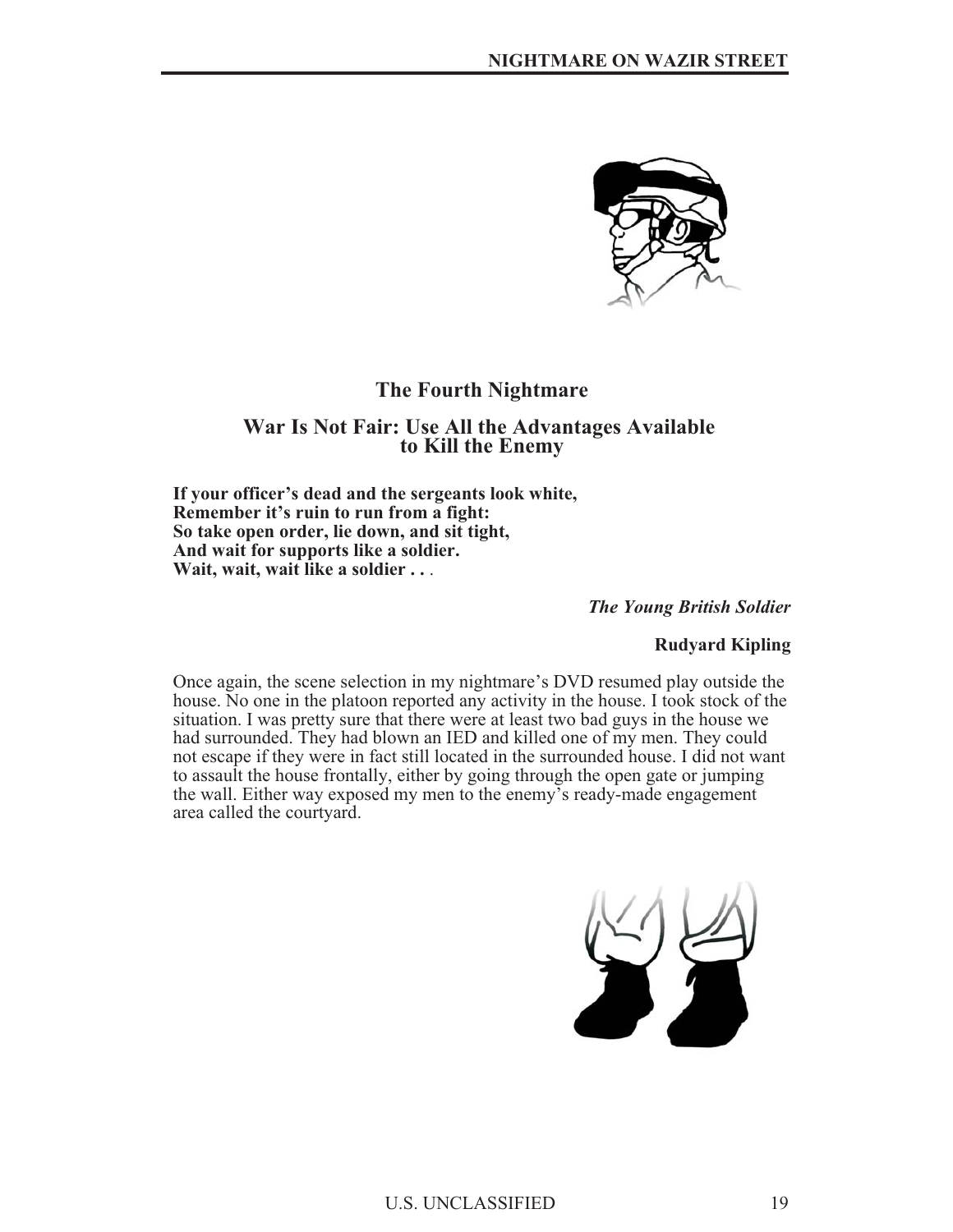I thought about the enemy's options:

Option 1. They were already gone and drinking tea, leaving behind a booby-trapped house.

Option 2. They could surrender, since they were surrounded.

Option 3. They could try and escape.

Option 4. They could fight.

Option 1 was possible and still dangerous. Option 2 was still a possibility, but maybe they thought we would shoot as soon as they came out. Option 3 was next to impossible and the least likely, since we had the place surrounded. Option 4 was possible and maybe even likely, should our enemy be looking for martyrdom.

Blessing called with the news that the battalion quick reaction force was taking over vehicle recovery operations, and that two of our guys would escort our dead comrade back to the forward operating base. The remainder of the platoon with Blessing was moving to my location. I told him to expand our perimeter and get teams up on the roofs of two taller buildings to provide overwatch.

I formulated a plan to deal with the different enemy options. I would give the enemy a chance to end this by using an interpreter with a bullhorn to demand their surrender. I told the interpreter to promise they would not be harmed if they gave up.

If surrender did not work, I would use a deception plan to draw a reaction from the enemy. If the enemy reacted as hoped, then writing the paragraph in the 15-6 that justified using suppressive and destructive fire would be a sure bet.

When all else failed, I would continue to secure the house and request the company's robot to go through the front door and check for bad guys and booby traps. I would treat the house like an IED. I told myself not to lose Soldiers to stupidity or impatience. Personally, I hoped that the deception plan would work, so that we could exact our revenge.

After informing everyone on the succession of plans and when the conditions were set, I handed the bullhorn to Kyle, our trustworthy interpreter. Nothing, no reaction. They were either gone or going to fight. In my mind, I was only dealing with enemy Option 1 or 4.

I cued the deception plan. One squad moved to the near side of the wall and made a lot of noise as they set up an assault ladder. They threw a lot of smoke into the courtyard and then fired a M249 into the ground safely. Then a M240 fired a few bursts specifically aimed to impact the side of the house without killing anyone.

Nobody went over the wall into the courtyard.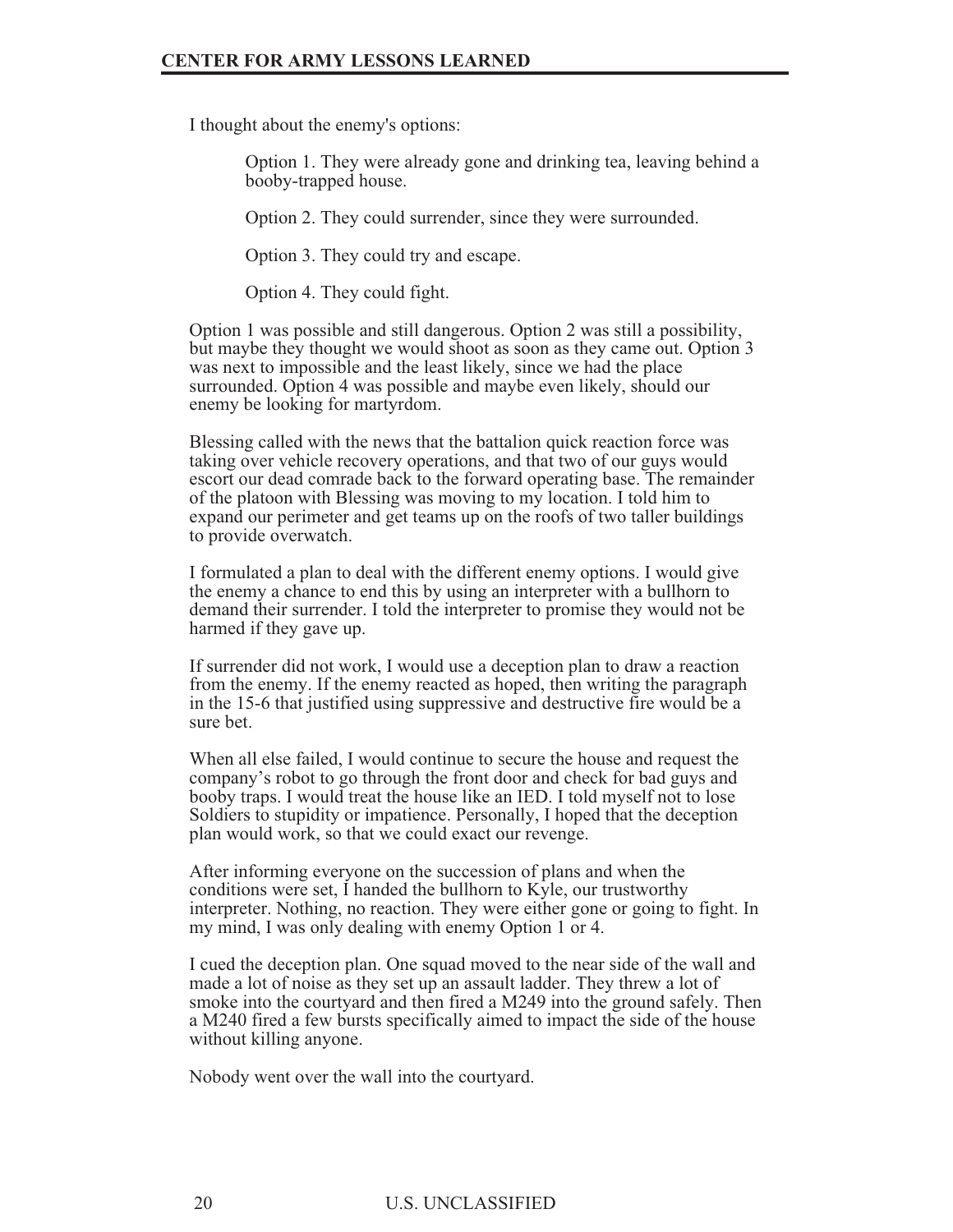It was too much for one of the insurgents inside. One enemy fired wildly into the smoke-filled courtyard, and another followed up by chucking a grenade from the roof into the courtyard. One of our squad designated marksmen on overwatch shot the grenade thrower when he rose up to throw a second grenade. I had my answer: the enemy had selected Option 4.

I reported the enemy situation to the executive officer, First Lieutenant Newton, who immediately told me to continue to isolate, suppress, but not to assault. I was more than happy not to assault. Nobody was going to go into that house.

Newton came back on the radio and asked if there were any helicopters overhead. I said no. He then said that everyone needed to find cover in the trucks or in a house, and everyone needed to be at least 75 to 100 meters away from the house. The battalion commander had gotten approval to use the 155 Excalibur Global Positioning System round.

A walled courtyard makes a dandy blast containment system…

My battalion commander, having been briefed by Newton earlier about my plan, had anticipated a need for this type of fire support. Thankfully, he started the request process immediately. I was going to use .50 cal and MK19, but this Excalibur idea was even better. Newton said the grid to the house was being verified and refined at the tactical operations center.

One or two minutes later, Newton called back and said the airspace was clear, and that the guns were "at my command" to fire two rounds with delay fuses. He would be my relay to the artillery's fire direction center. Once all squads were briefed and in a safe position, I told Newton to fire. Antiseptically, he announced, "Shot, rounds complete" and about 30 seconds later "Splash."

The impacts of the two rounds were dead on and collapsed half the house. There was also a terrific explosion at the gate that I could not quite figure out. It was like a secondary explosion but in a weird place. This explosion collapsed part of the exterior wall exposing the front of the house. One man crawled out of the rubble with a tactical vest on and was immediately shot down from multiple directions.

Some of the men from the platoon gleefully cheered on the radio at our enemy's demise. Blessing brought everyone under control on the platoon net with a sharp rebuke. I have to admit I cheered too—but Blessing pretended not to notice. Anyway, he grinned as he put down the mike.

The whole of the day's emotions began to hit me, and I had a hard time controlling a jittering in my jaw and a shaking in my hands. I was not cold, and I was not scared. I think it was just a lot for me to emotionally get control of. This dream was different, because I was not reviewing my mistakes as a dead man. Not only had I not made the same mistakes as before, I had done things correctly that I had not considered.

More hard lessons came to mind:

**15. War is not a sport, but it is a team effort. Not only had I listened to the near instinctive lessons of my previous dreams, I also took advantage of the leaders around and above me. My noncommissioned**

#### U.S. UNCLASSIFIED 21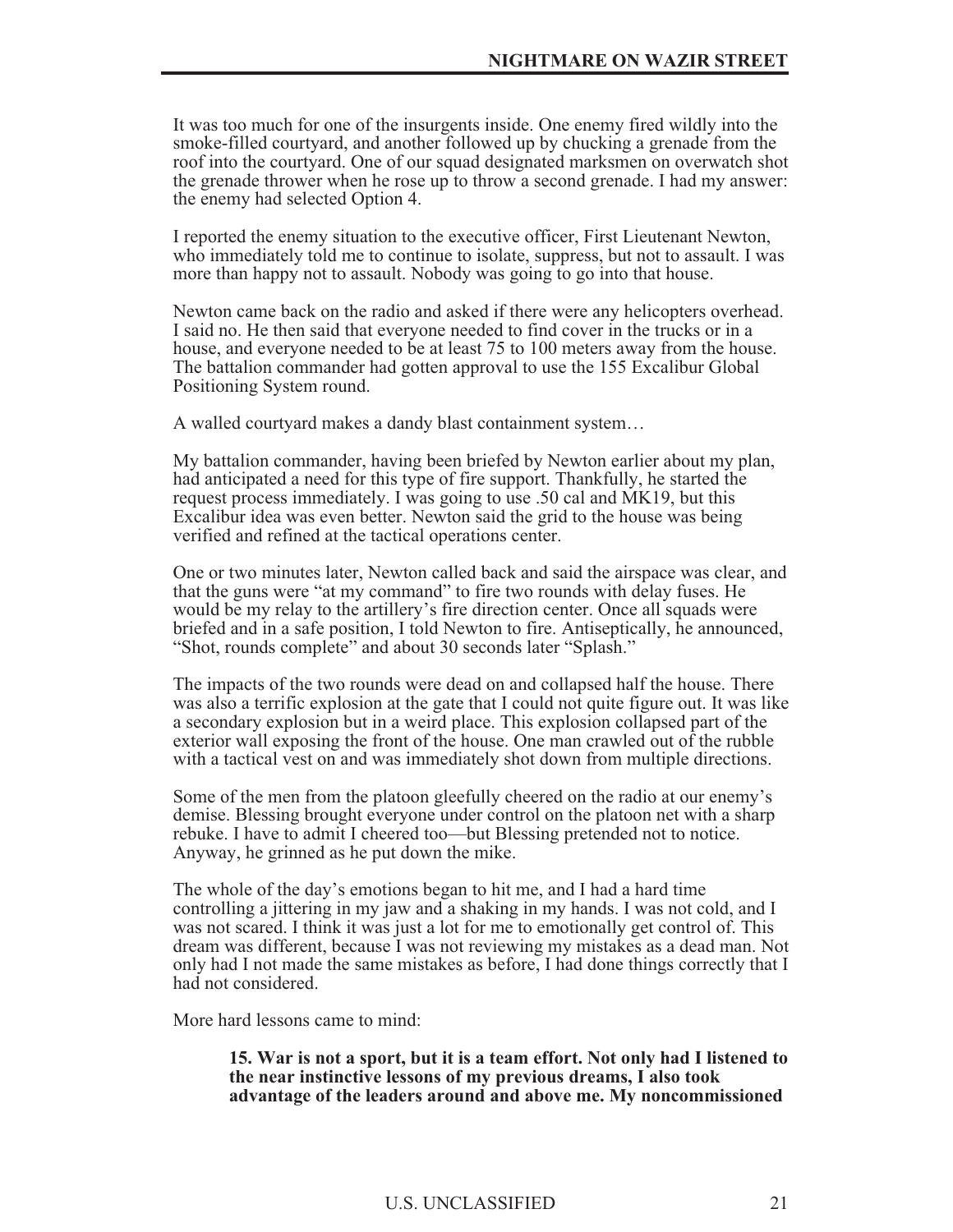**officers guided my tactical planning below, and my superiors supported me from up the chain.**

**16. War is not fair, so use all the advantages you have to kill the enemy before he can kill you. In this case, my original intention to use heavy fire against the house would have killed the enemy. It would have, however, left at least some of my Soldiers exposed. Using the pinpoint artillery strike allowed us to kill the enemy without risk.**

**17. The first step in gaining the initiative is to grasp what the enemy is likely to do. I didn't have time to conduct a full blown study of what the enemy was going to do. I did have time to do a quick leader's appreciation, and it paid off.**

**18. Never forget the enemy is studying you as you study him. Deception works if you show him something he expects to see.**

I prayed for our Soldiers killed in action and hoped that the other 1,245 estimated bad guys in this sector would be less inclined to fight. Unfortunately, these days, the conquered refuse to act like they've been conquered. The fight goes on.

Suddenly, I awoke with an intestinal tidal wave urge to defecate an extremely loose stool. The common term of "mud slide" would accurately describe my problem. I made it to the Porta Potty in the nick of time. In the rush, my nightmares were almost erased from memory. Once settled in, I pulled down the "wash your hands" sign taped on the inside of the door, and I began to jot down the nightmares on the back of the paper. The lessons learned in the nightmares served me well during a long deployment that could only be described as a constant movement to contact that went in circles. Great-Great-Grandpa BF would be proud.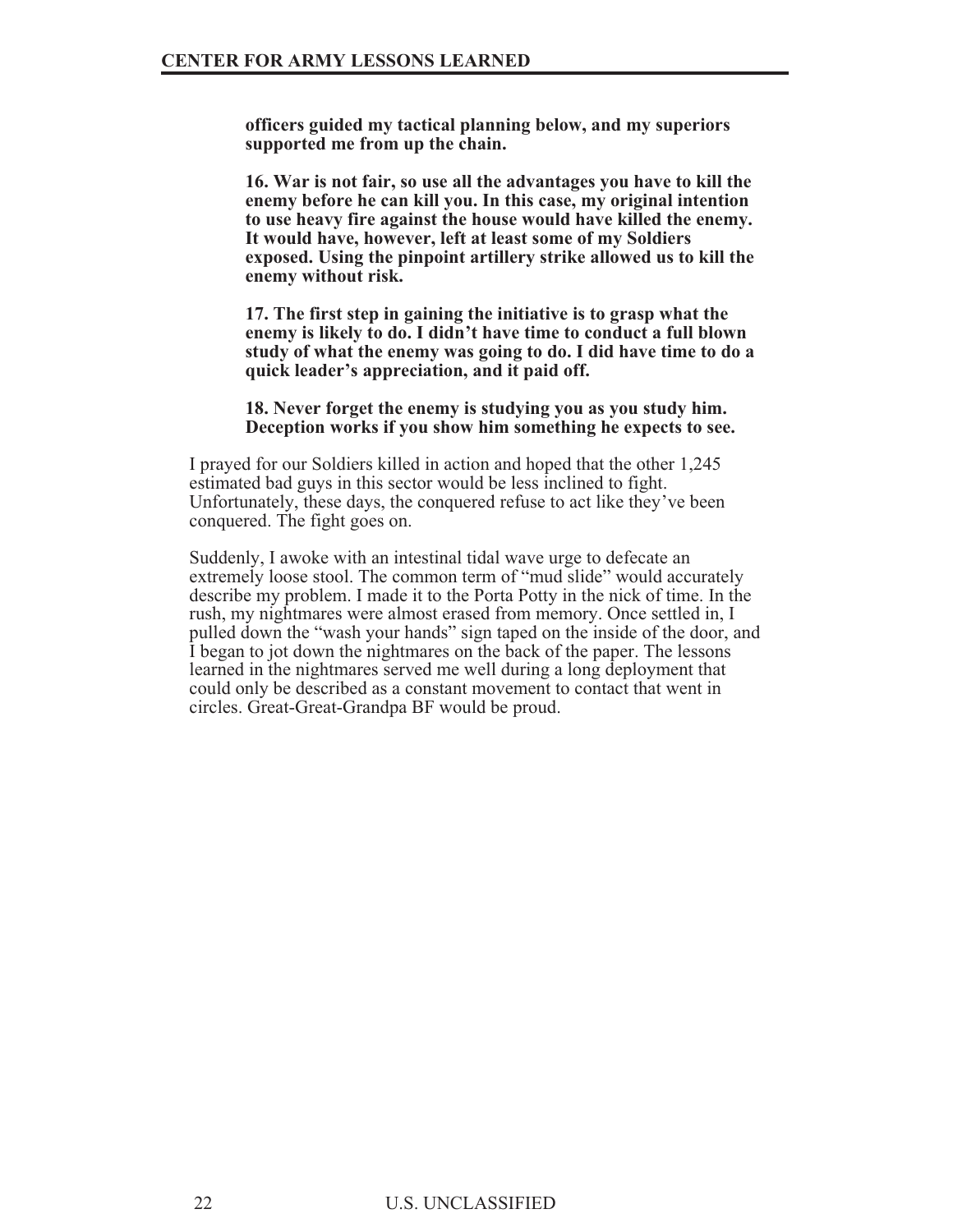# **PROVIDE US YOUR INPUT**

To help you access information quickly and efficiently, Center for Army Lessons Learned (CALL) posts all publications, along with numerous other useful products, on the CALL Web site. The CALL Web site is restricted to U.S. Government and allied personnel.

## **PROVIDE FEEDBACK OR REQUEST INFORMATION**

## **<http://call.army.mil>**

If you have any comments, suggestions, or requests for information (RFIs), use the following links on the CALL home page: "Request for Information or a CALL Product" or "Give Us Your Feedback."

## **PROVIDE TACTICS, TECHNIQUES, AND PROCEDURES (TTP) OR SUBMIT AN AFTER-ACTION REVIEW (AAR)**

If your unit has identified lessons learned or TTP or would like to submit an AAR, please contact CALL using the following information:

**Telephone: DSN 552-9569/9533; Commercial 913-684-9569/9533**

**Fax: DSN 552-4387; Commercial 913-684-4387**

**NIPR Email address: call.rfimanager@conus.army.mil**

**Mailing Address: Center for Army Lessons Learned, ATTN: OCC, 10 Meade Ave., Bldg 50, Fort Leavenworth, KS 66027-1350.**

## **TO REQUEST COPIES OF THIS PUBLICATION**

If you would like copies of this publication, please submit your request at: <http://call.army.mil>. Use the "Request for Information or a CALL Product" link. Please fill in all the information, including your unit name and official military address. Please include building number and street for military posts.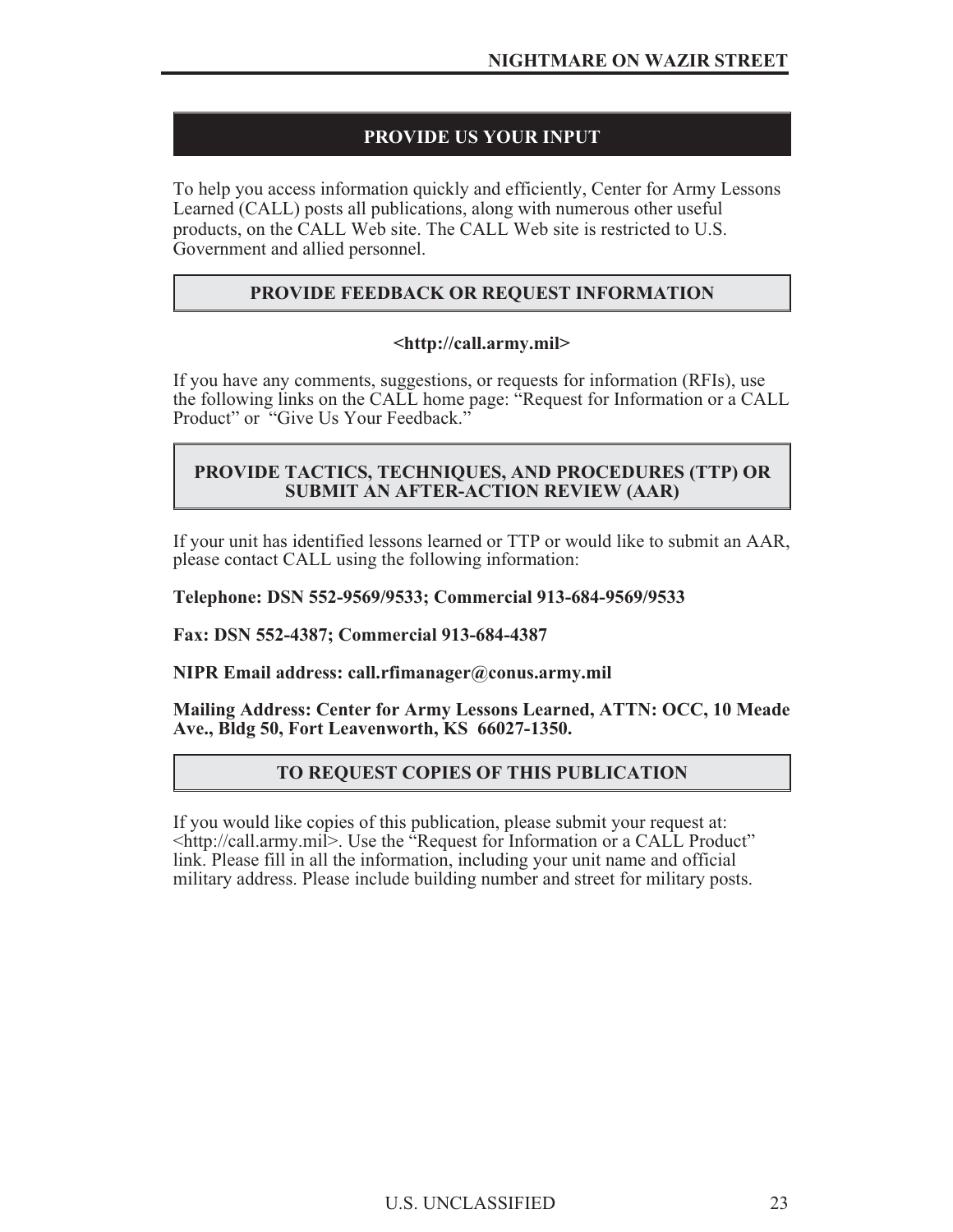# **PRODUCTS AVAILABLE "ONLINE"**

# **CENTER FOR ARMY LESSONS LEARNED (CALL)**

Access and download information from CALL's Web site. CALL also offers Web-based access to the CALL Archives. The CALL home page address is:

#### **<http://call.army.mil>**

CALL produces the following publications on a variety of subjects:

- **Combat Training Center Bulletins, Newsletters, and Trends**
- **Special Editions**
- *News From the Front*
- **Training Techniques**
- **Handbooks**
- **Initial Impressions Reports**

You may request these publications by using the "Request for Information or a CALL Product" link on the CALL home page.

## **COMBINED ARMS CENTER (CAC) Additional Publications and Resources**

The CAC home page address is:

#### **<http://www.leavenworth.army.mil>**

## **Battle Command Knowledge System (BCKS)**

BCKS supports the online generation, application, management, and exploitation of Army knowledge to foster collaboration among Soldiers and units in order to share expertise and experience, facilitate leader development and intuitive decision making, and support the development of organizations and teams. Find BCKS at <http://usacac.army.mil/CAC/bcks/index.asp>.

## **Center for Army Leadership (CAL)**

CAL plans and programs leadership instruction, doctrine, and research. CAL integrates and synchronizes the Professional Military Education Systems and Civilian Education System. Find CAL products at <http://usacac.army.mil/CAC/CAL/index.asp>.

## **Combat Studies Institute (CSI)**

CSI is a military history "think tank" that produces timely and relevant military history and contemporary operational history. Find CSI products at <http://usacac.army.mil/CAC/csi/RandP/CSIpubs.asp>.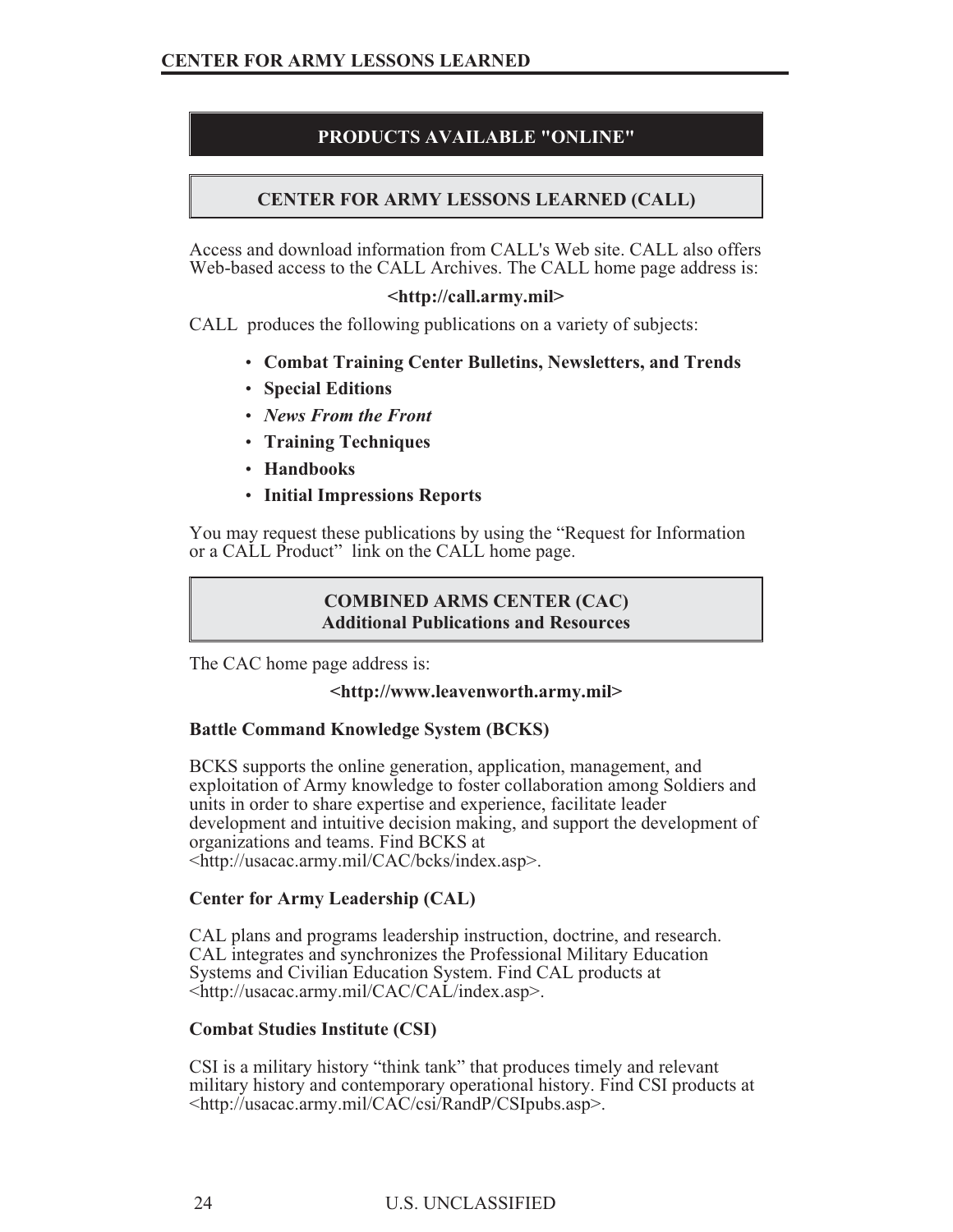#### **Combined Arms Center-Training**: **The Road to Deployment**

This site provides brigade combat teams, divisions, and support brigades the latest road to deployment information. This site also includes U.S. Forces Command's latest training guidance and most current Battle Command Training Program COIN seminars. Find The Road to Deployment at <http://rtd.leavenworth.army.smil.mil>.

#### **Combined Arms Doctrine Directorate (CADD)**

CADD develops, writes, and updates Army doctrine at the corps and division level. Find the doctrinal publications at either the Army Publishing Directorate (APD) <http://www.usapa.army.mil> or the Reimer Digital Library <http://www.adtdl.army.mil>.

#### **Foreign Military Studies Office (FMSO)**

FMSO is a research and analysis center on Fort Leavenworth under the TRADOC G-2. FMSO manages and conducts analytical programs focused on emerging and asymmetric threats, regional military and security developments, and other issues that define evolving operational environments around the world. Find FMSO products at <http://fmso.leavenworth.army.mil/recent.htm> or <http://fmso.leavenworth.army.mil/products.htm>.

#### **Military Review (MR)**

MR is a refereed journal that provides a forum for original thought and debate on the art and science of land warfare and other issues of current interest to the U.S. Army and the Department of Defense. Find MR at <http://usacac.leavenworth.army.mil/CAC/milreview>.

## **TRADOC Intelligence Support Activity (TRISA)**

TRISA is a field agency of the TRADOC G2 and a tenant organization on Fort Leavenworth. TRISA is responsible for the development of intelligence products to support the policy-making, training, combat development, models, and simulations arenas. Find TRISA Threats at <https://dcsint-threats.leavenworth.army.mil/default.aspx> (requires AKO password and ID).

## **United States Army Information Operations Proponent (USAIOP)**

USAIOP is responsible for developing and documenting all IO requirements for doctrine, organization, training, materiel, leadership and education, personnel, and facilities; managing the eight personnel lifecycles for officers in the IO functional area; and coordinating and teaching the qualification course for information operations officers. Find USAIOP at <http://usacac.army.mil/CAC/usaiop.asp>.

*Support CAC in the exchange of information by telling us about your successes so they may be shared and become Army successes.*